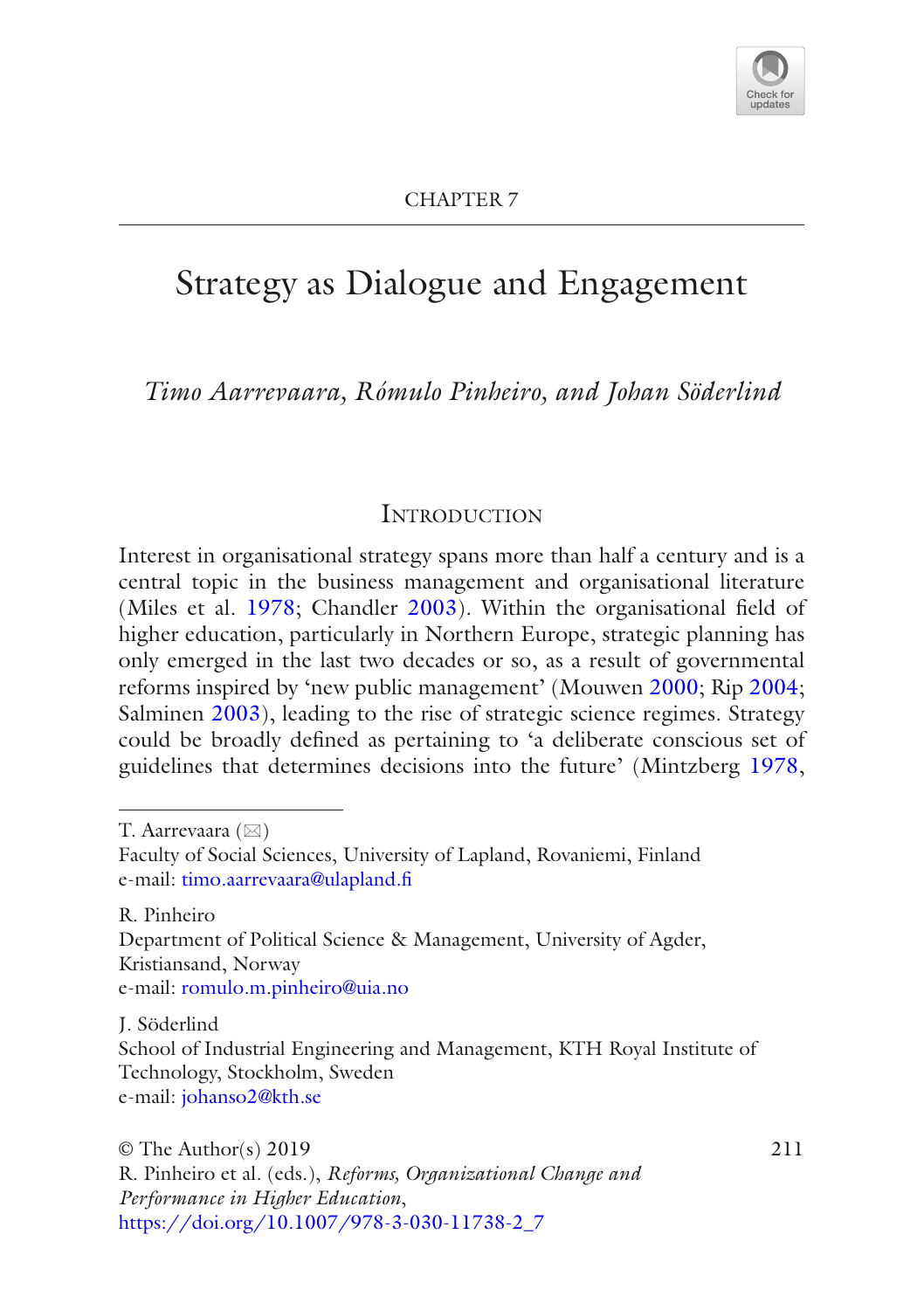935). Mintzberg makes an important conceptual distinction between 'intended' (the aim and goals) and 'realised' (the means used and the results) strategy and refers to the strategy formulation process as 'a pattern in a stream of decisions' (Mintzberg [1978](#page-21-2), 935).

In other words, strategies are instruments of change, and within higher education institutions, the responsibility of academic leaders who carry them out is to maintain the operation, but at the same time, to embrace change opportunities. Strategies are also flexible tools for dealing with a range of requirements and threats and are related to how universities focus on funds allocation, financial stability, management structure, central operation units, and operational monitoring (Uslu [2018\)](#page-22-2). It is important to ensure the wide support of key stakeholders because the implementation of strategies requires dialogue and compromise (Whittington [2006](#page-23-0)). Academic staff, in particular, might find that the strategies adopted clash with their own strategic interests and motivations and that they are of low relevance to their performance (Elena-Pérez et al. [2011\)](#page-20-1). The highly dynamic and competitive environment in which universities and other higher education institutions operate places emphasis on the need to adopt strategic focus areas, increase the diversity of the funding base, identify and engage with a multiplicity of internal and external stakeholders, and prepare operational alternatives for performance management (Aarrevaara [2015](#page-19-0)). Given the traditionally high levels of structural (and cultural) decoupling within universities (Birnbaum [1988](#page-20-2)), academic subunits and individuals tend to resist attempts to set strategic management priorities at the level of the central administration (Pinheiro and Stensaker [2013](#page-22-3)). Recent developments suggest that, as a result of managerialism, centralisation is on the rise within universities/subunits (Deem et al. [2007\)](#page-20-3), and that the strategic management of people, resources, and values is one such manifestation (Fumasoli et al. [2015\)](#page-20-4).

This chapter sheds light on two key aspects:

- 1. Who gets involved in strategic processes in Nordic universities?
- 2. To what extent do strategies affect academic and managerial behaviour?

To answer these questions, we have developed a conceptual framework that includes several theoretical perspectives on how to interpret strategy work within universities. The data for this chapter were drawn from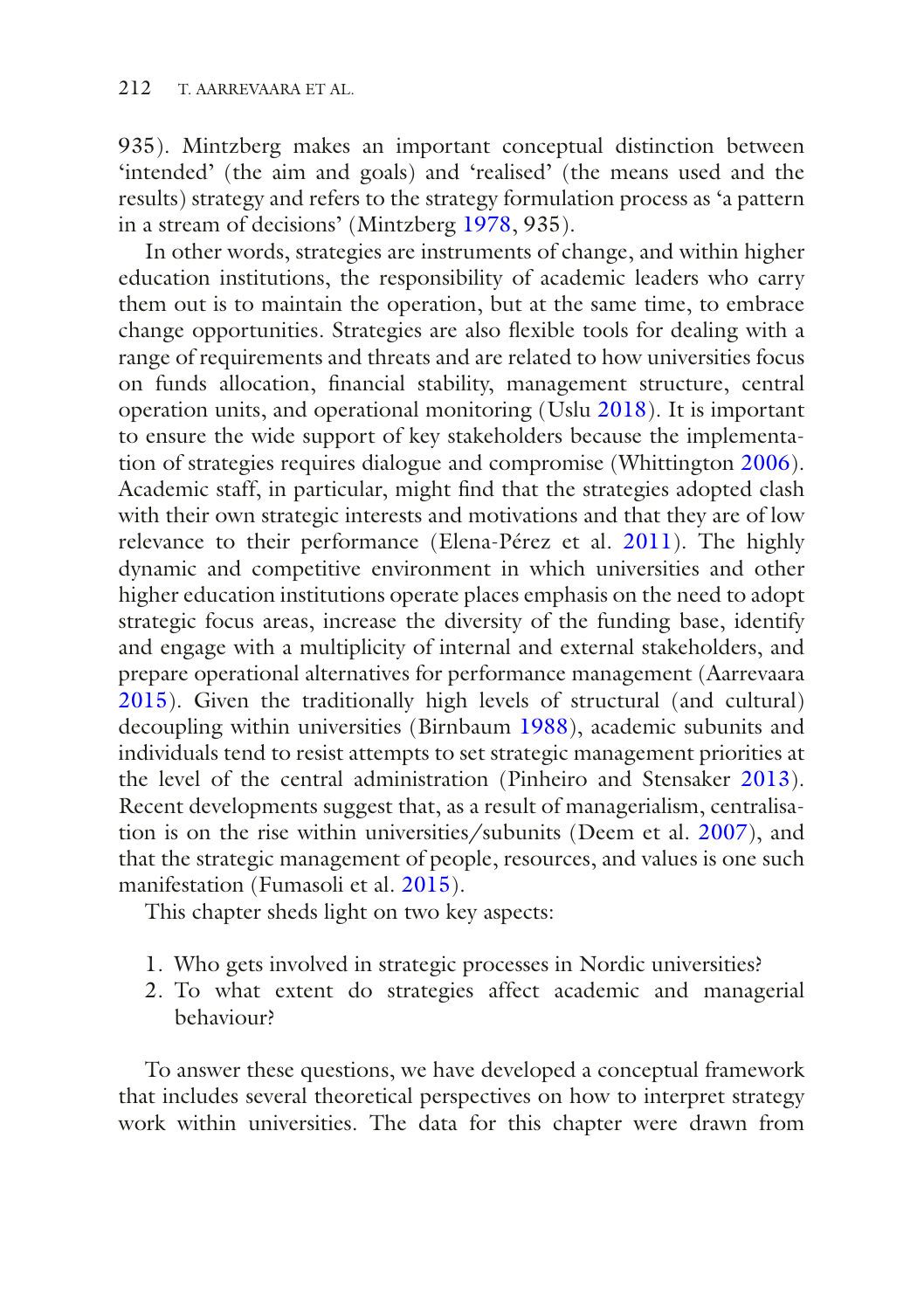interviews<sup>[1](#page-2-0)</sup> and a survey with academics, managers, and administrators based at public universities in Finland, Norway, and Sweden. This was part of a much larger project focusing on the performance effects related to changes in leadership and managerial structures of Nordic universities in recent times (consult the introduction to this volume). Their views constitute their perceptions about the key starting points and identification of the strategy, the importance of basic tasks, changes in strategic management, engagement in the processes around a strategy, and the importance of strategies for performance.

Most Nordic universities have a strategic platform, one composed of aims, ambitions, and key priorities in the realms of teaching, research, and the third mission (Pinheiro and Stensaker [2014](#page-22-4); Pinheiro et al. [2016\)](#page-22-5). Yet, the importance of strategies only became a key factor in universities' activities around the late 1990s. Since then, the importance of university structures has risen alongside the academic aspects of university performance (Amaral et al. [2003\)](#page-19-1). Strategies and structures are related in the sense that aims and priorities result in new forms of resource allocation and the redefinition of internal tasks, roles, and responsibilities. In the Nordic countries, this trend has been reflected in the strengthening of institutional autonomy in legislation, while at the same time, the emphasis of strategies has been on performance management (Gornitzka et al. [2004](#page-20-5)). Because of these elements, strategies have a central role in defining the performance that is desired in Nordic universities.

### PERSPECTIVES ON STRATEGY

This chapter focuses on what a strategy is and how is it defined, paying particular attention to the multi-level approach of organisational design (Frost et al. [2016](#page-20-6)). Thus, we first look at strategy from the point of view of the *structure*, whereby the meaning of the strategy is a constructive organisational form. The starting point is then the shared commitment to the implementation of the strategy and an element of organisational development. From the perspective of the university structure, strategy is an arena that aggregates diverse interests into common goals.

From a structural perspective, university strategy formulation appears to be a rational process, meaning a series of predetermined decisions about

<span id="page-2-0"></span><sup>1</sup> Interviews were held at six case institutions, two per country: one classic 'flagship' university and another with a more 'regional' character.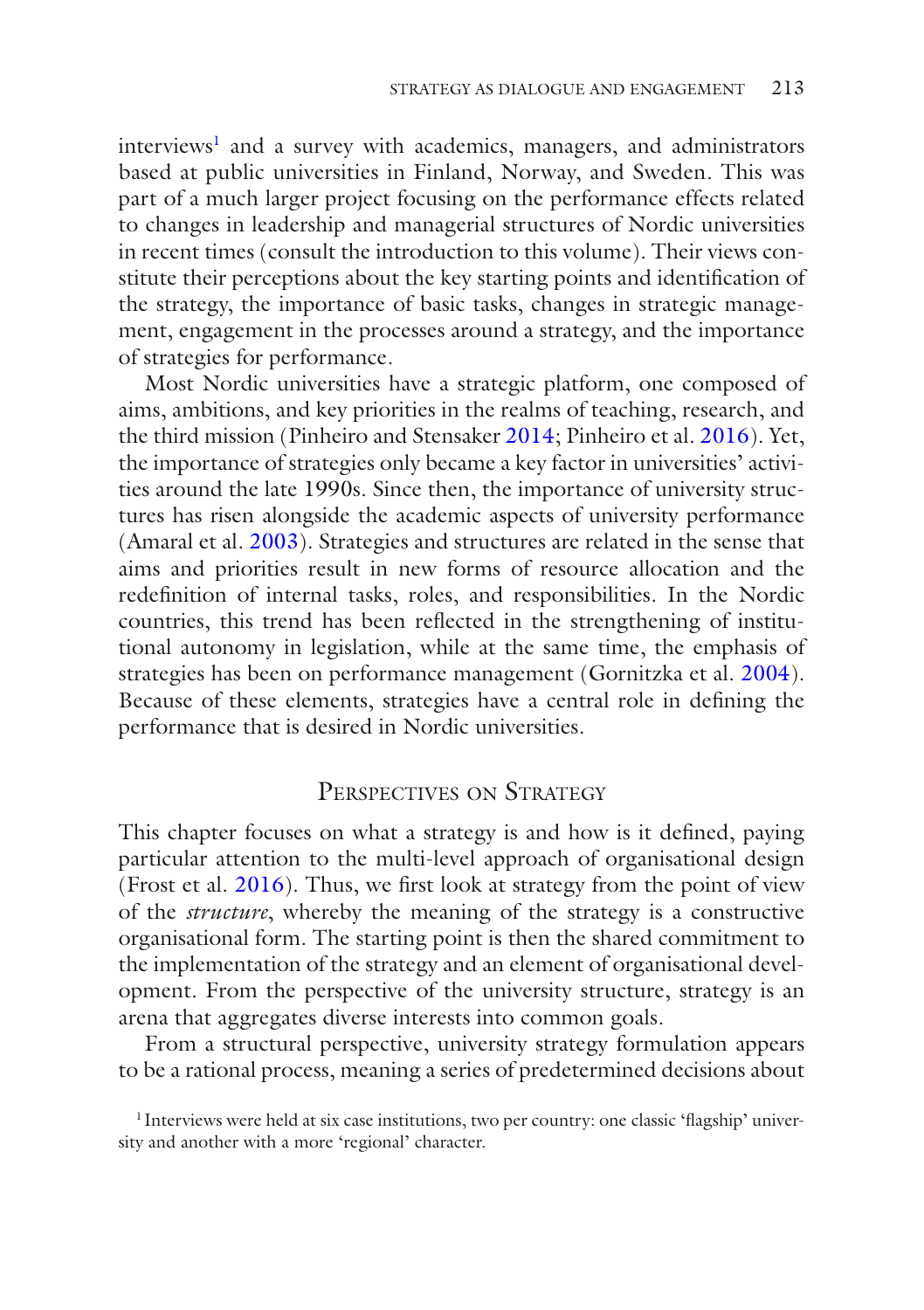how to reach specific ends by resorting to a set of means, what March and Olsen term 'the logic of consequences' (March and Olsen [2006](#page-21-3)). Universities, however, also carry out a wider social agenda, and in the Nordic countries, their funding and mission are closely linked to wider public interest (Pinheiro et al. [2016](#page-22-5)). Therefore, universities' strategies are not purely rational practices, but their creation and implementation also involve political choices and limitations (Pfeffer and Salancik [1974\)](#page-22-6). These factors of political choices and limited rational practices do not necessarily optimise performance. Universities have unprofitable activities and/or disciplines that may be unreliable from the point of view of the university's internal performance. For example, costly educational programmes can be an effective public policy instrument for reasoning, such as analysis based on income, gender, or place of residence, and unprofitable performance can be valuable from the perspectives of regional development strategies and socio-economic regeneration programmes (Habibov and Cheung [2017](#page-21-4); Lebeau and Bennion [2014\)](#page-21-5).

A second perspective of the strategy is based on *processes* that either change or maintain the activity. From this point of view, the strategies appear in analytical and logical constructions, whereby the consequences of the strategy are understandable to the intra-organisational practitioners and extra-organisational actors (Whittington [2006\)](#page-23-0). The processes that form the strategy are based on a dialogue that broadly considers stakeholders' views and aspirations. Strategic processes reinforce the elements of negotiation and compromise but, at the same time, reduce institutionallevel solutions (Aarrevaara and Dobson [2013](#page-19-2); Pinheiro [2015](#page-22-7)). If the strategy is largely based on compromise, elements such as transformation may remain weak in the strategy. This is why universities' ability to undertake reform and organisational change, as well as significant new opportunities for focusing, as a part of their strategy is important.

Our third perspective is based on the *outputs* that the strategy seeks to influence. We interpret the output as an agreement between the internal and external actors of the university, whereby the strategy identifies the organisational goals and the instruments to reach them. From this point of view, university strategies might move universities towards complex and competitive knowledge marketplaces (Pucciarelli and Kaplan [2016\)](#page-22-8). The outputs defined in the university strategies will modify the university's power relations and produce engagement with organisational values. Further, university strategies are arenas within which to interact with external stakeholders and cope with societal contingencies (Aarrevaara et al. [2017;](#page-19-3) Fumasoli et al. [2015\)](#page-20-4). Strategies can determine which disci-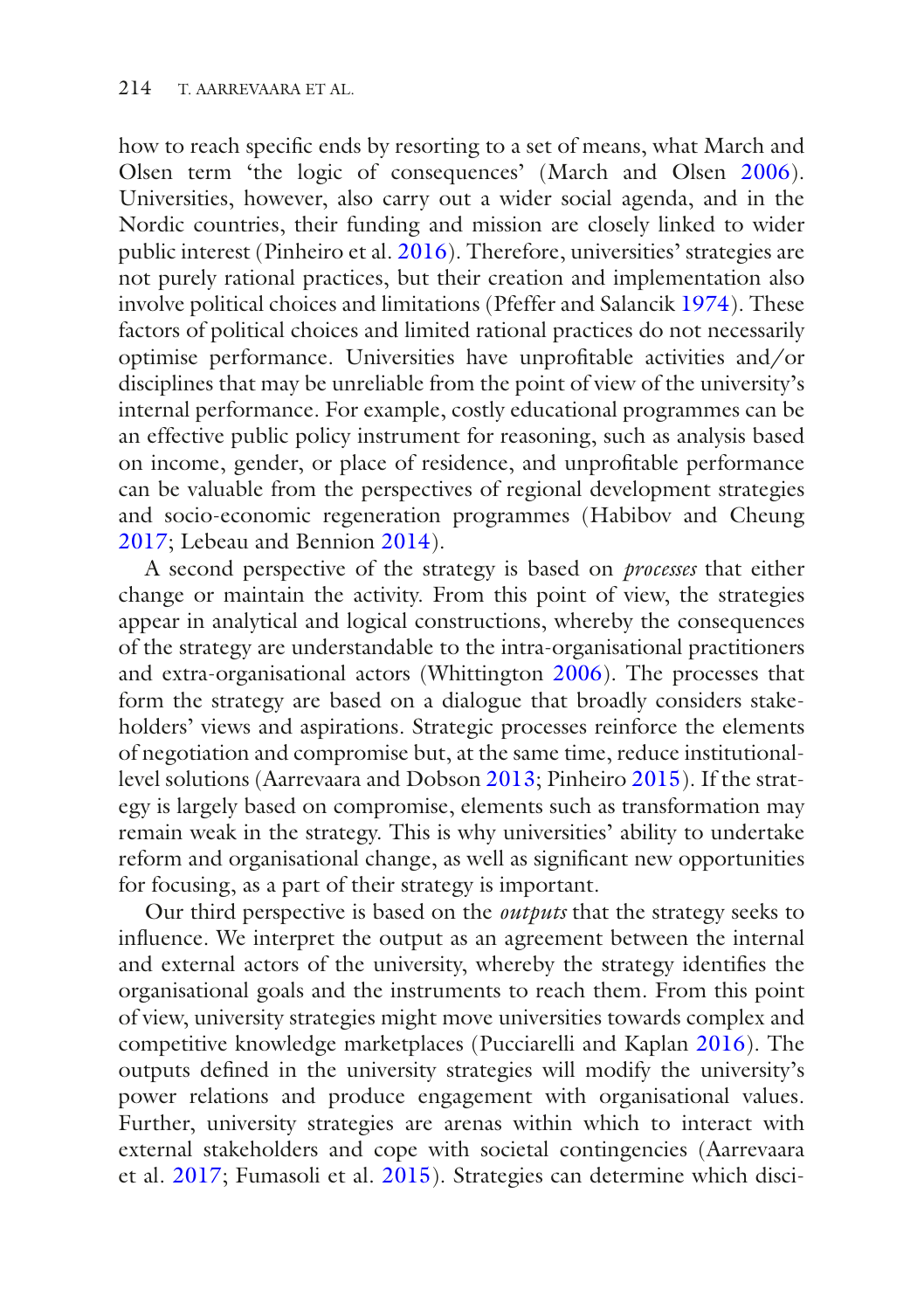plines or cross-disciplinary research themes are at the heart of the strategy so that they can be focused on strategy-based resources. The key to this strategy is that resources (and resource redistribution) generate change and results in focused areas (Covaleski and Dirsmith [1988](#page-20-7)).

In this chapter, we aim to analyse the data by applying the theoretical and conceptual framework for strategy formulation. This will be done by discussing the literature on strategy as practice and analysing the interviews and survey results as discussed in the first chapter of this volume.

### Engagement in the Strategy Process

Our starting point for analysing strategy formulation is to draw a distinction between strategy engagement and strategy as dialogue. Both questions were asked as part of the semi-structured interviews and the survey. Engagement refers to *who* the key players in strategy formulation are. Strategy as dialogue, in turn, refers to the process and content of the strategy, as well as the ways in which actors are engaged with, and committed to, strategy formulation. In previous reporting of FINNUT<sup>2</sup> project data, attention has been paid to the fact that Finnish professors, as the most senior academic staff, have a wider opportunity to influence strategic processes than they have regarding resource allocations (Pekkola et al. [2017](#page-22-9)). The early engagement of the strategy is, therefore, much more the work of senior research and teaching staff and those in management and administrative positions than those in other academic posts. In addition, Pekkola et al.  $(2017)$  $(2017)$  have demonstrated that professors in management positions have experience in preparing for strategy, which is similar to the responses of administrative managers. Above all, senior academics also enjoy relatively more professional autonomy regarding the strategy process (Kivistö et al. [2017\)](#page-21-6).

The FINNUT data clearly indicate that participation in strategy formulation is greater at the academic unit level (departments or equivalent) and lowest at the level of the university (see Fig. [7.1\)](#page-5-0). In Sweden, nearly 60% of the respondents reported that they actively participated, whereas in Norway, only about 40% did so, with Finland in between. The data reveal that in practice, and unsurprisingly, engagement in strategy formulation is most common amongst administrative staff and academic managers and lowest amongst academics. Except for Norway, the countries reported

<span id="page-4-0"></span><sup>2</sup>FINNUT is a long-term programme for research and innovation in the educational sector under the auspices of the Norwegian Research Council. The programme funds research on a wide spectrum from early childhood education and care to higher education and adult learning.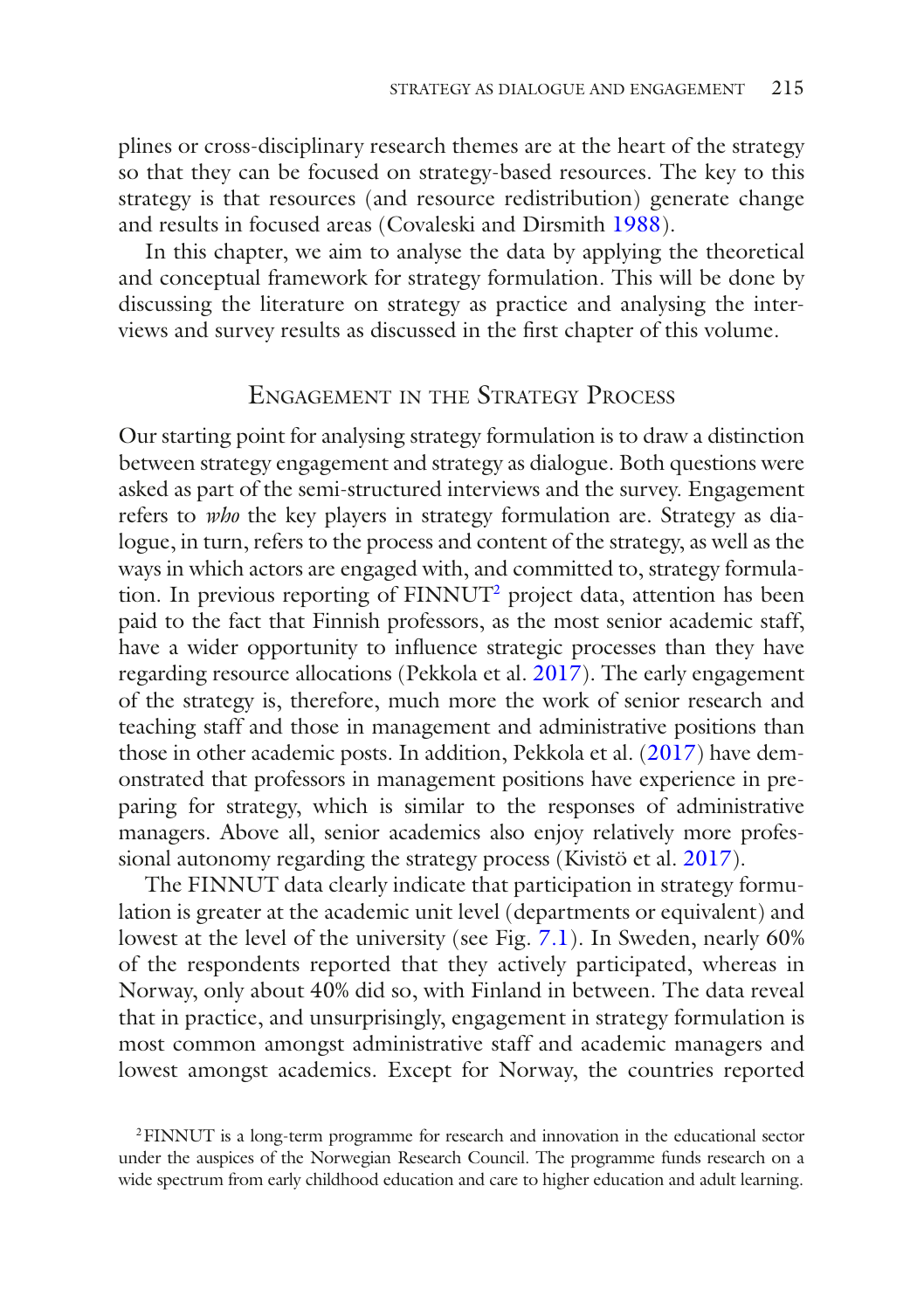<span id="page-5-0"></span>

Fig. 7.1 Participation in strategy formulation (percentage of those academics who agreed with values 4 and 5; scale ranged from 1 (*no participation*) to 5 (*strong participation*)

greater levels of participation with unit-level strategy formulation amongst professors when compared with other academic groups (associate professors, assistant professors, senior lecturers, etc.).

Also, from the Finnish interviews, we can verify that the engagement of professors who have only academic responsibilities is different from their engagement in strategy formation (see Pekkola et al. [2017\)](#page-22-9). Early engagement is typical for professors with managerial responsibilities, such as deans or the equivalent. However, the roles for research and teaching professors with no managerial responsibilities are different. It is evident that the role of university strategies is understood in a range of ways. Some informants see the strategies as beacons for everyday activities at the unit level, while the rest of the interviewees connected the strategies with institutional views on the universities' core functions.

For me, the strategy is that we are doing high-level international research, so it is not so much about the university strategy that we're dealing with. (Academic, flagship, FI)

We write an annual report, so we write to the Ministry and, there, the [strategic] thematic efforts will also be reflected in what we report. The univer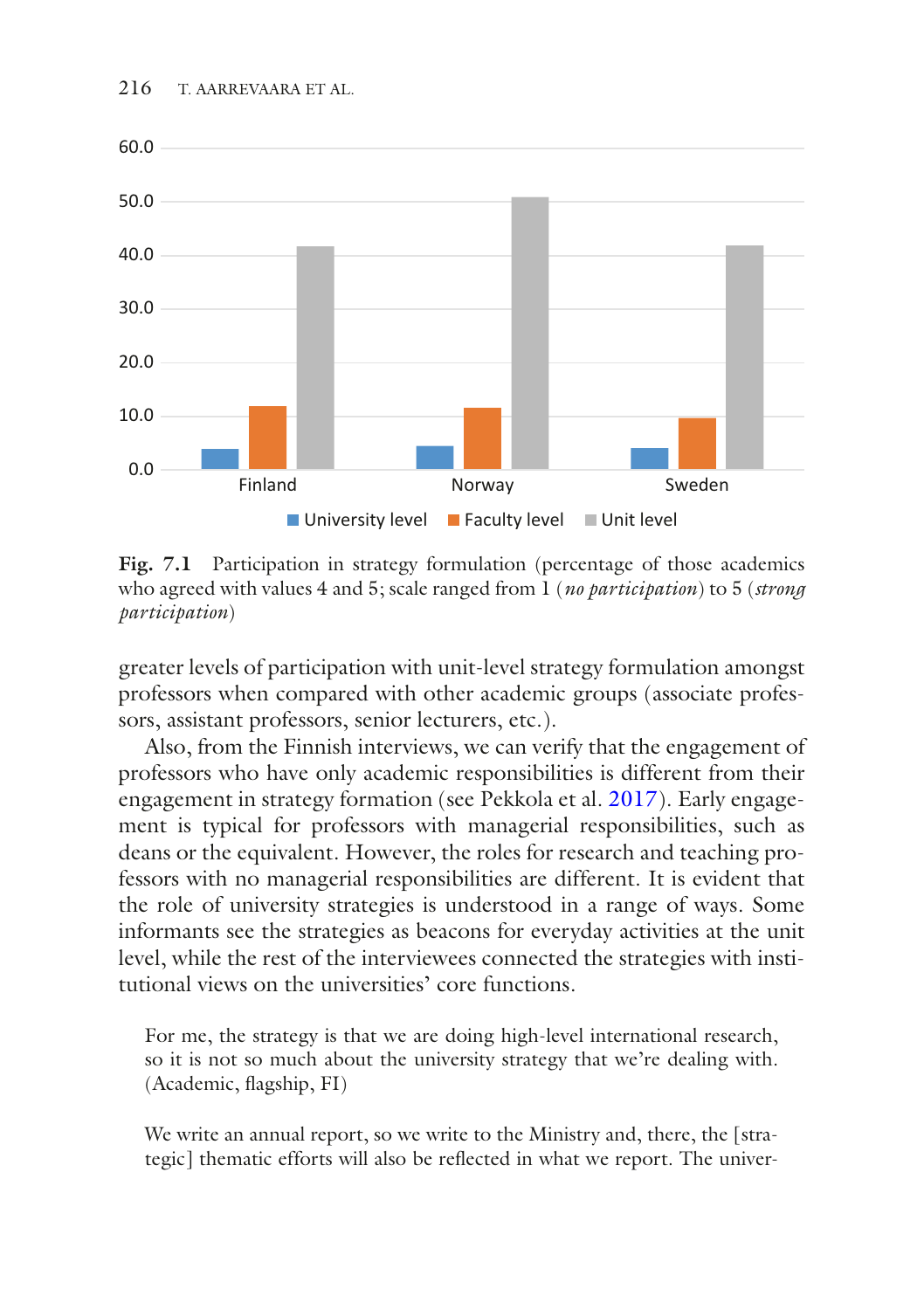sity board is very close and asking for continuous updates, and it is very clear that they want to see that the strategy is reflected in all the work that is happening in the organisation. Then, at the next university board meeting, there is a separate discussion about the implementation of strategies. (Manager, regional, NO)

I like the idea of living a strategy. So, when you make all these everyday decisions, you have to ask yourself, does this contribute to an increase in the number of publications, increased internationalisation, and increased external funding? (Regional, Manager, SE)

The preparatory committees for strategy processes are appointed by those who are attached to administrative and academic leadership professions. Membership in these committees is not merely formal but is related to local practices (Johnson et al. [2007\)](#page-21-7). Even if the strategy of early engagement is launched on the basis of the importance of academic units, commitment amongst other staff may be weak. Such a situation arises particularly when academic staff should be the ones empowered to implement a strategy that has already been decided on (Kotter [1996\)](#page-21-8). This creates the need for a specific strategy to be deployed at later stages. However, those who do not have administrative duties in academic positions are not necessarily obligated to commit themselves to the management and management policies.

Participation in strategy formulation at the university level and across all three countries is very low (5% for all categories), and at the faculty level, the involvement in strategy also remains low (overall, 12%). This indicates that in the academic units engagement is low, especially regarding university-level strategies. As expected, academic staff engage more in strategy making at the unit level, ranging between 25% and 50%. Professors score the lowest, with only 25% being involved in strategy formulation. Associate professors are the most involved at the university, faculty, and unit levels. What is more, associate professors also indicate that they have the greatest influence on strategy formulation at all levels when compared to their more senior and junior counterparts. That said, overall influence over strategic matters remains quite low at all levels, except for almost half of associate professors at the unit level and about one-third of 'other' at the unit level. Professors also scored the lowest at the unit level, with only about one-quarter of respondents reporting that they can influence strategy formulation.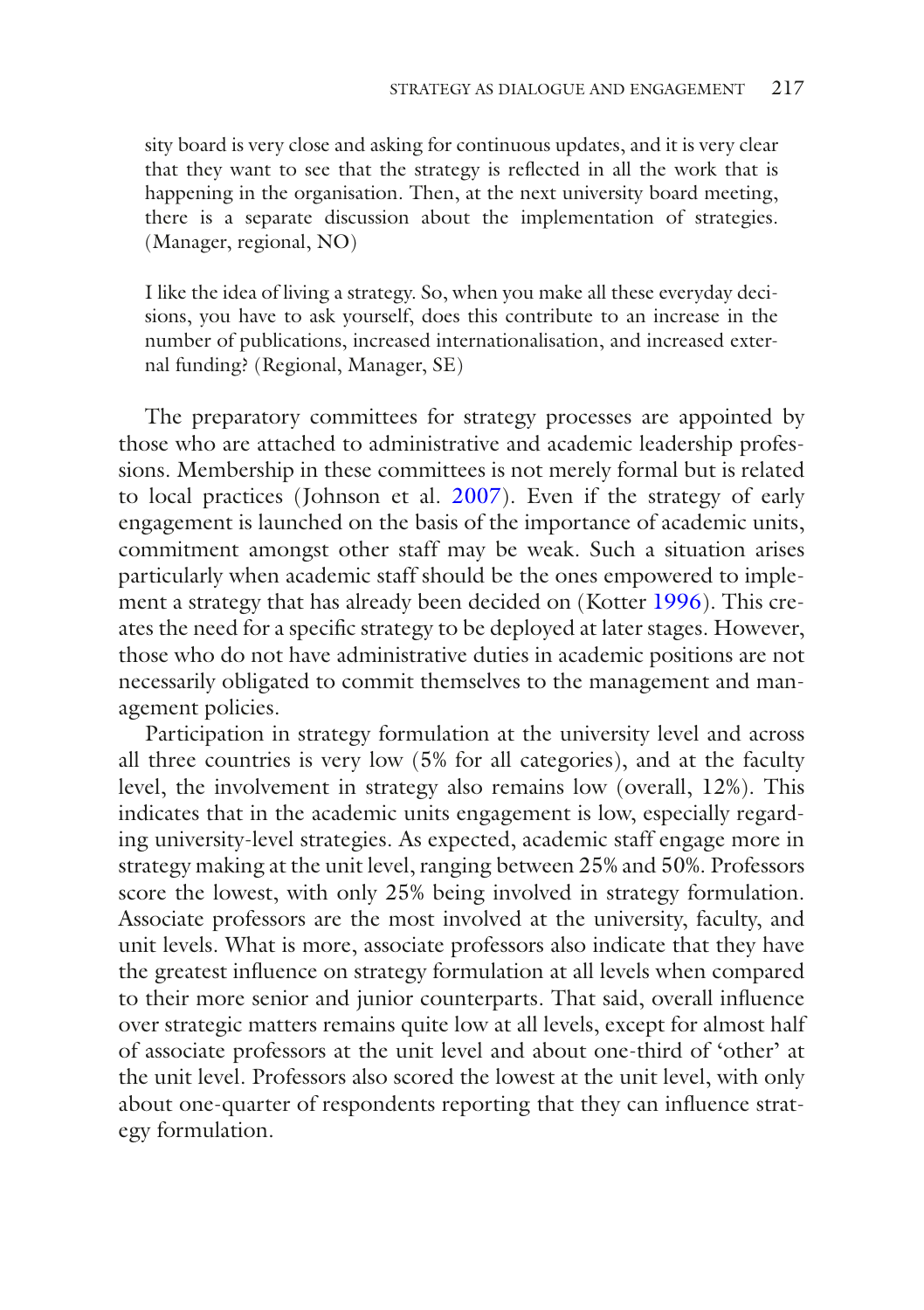Turning now to the qualitative data, some of those interviewed indicated that strategies are primarily formulated to please external stakeholders and enhance the accountability of universities to the government, as the main funding source. In some interviews, the universities were also found to be successful organisations before the introduction of institutional strategies. The following responses from the interviews are concerned with internationalisation and core functions such as teaching and research.

The performance reflects government policy, and our main funding source is the Ministry of Education and Culture. I have to report [to our staff] on the policy of the Ministry. That is how we try to anticipate the changing of the operational environment. In this way, we are able to adapt strategies and operational programmes for funding. (Academic, regional, FI)

Sometimes we have experienced that it is a little difficult to find a connection between strategy and what we see as our opportunities. For example, we are now very ambitious on internationalisation, but we are not aware of priorities and resource usage and so on. (Manager, flagship, NO)

However, other informants were doubtful of the relevance of university strategies for the practical work of teachers and researchers. From this perspective, academics as internal stakeholders are not necessarily motivated by the content of university strategies per se, although their motivations may coincide with the strategies.

The staff and student bodies and also our other stakeholder groups [participated in the strategy formulation process], and it was applicable to them. On the other hand, a certain amount of work was done [in strategy preparation] by a rather large group [of administrators]. But in any case, they studied the earlier work of actors, and as a result, the draft was a little more focused. Finally, we have reached the stage that we are now at. This is an inclusive project, and of course, in practice, the decisions of the academic unit leadership, dean, and rectors of the university will close the case. (Academic, regional, FI)

So, if the deans and the Rector say that we should have a commitment and that we agree with it, so there are expectations that we put off and that we have strategic funds. So, I have … not very much, but I have some strategic funds that I use in the faculty.... So I can allocate these on the basis of quality, but also, for example, around the [strategic] thematic area … I have strategic space [room to manoeuvre] for it. (Manager, flagship, NO)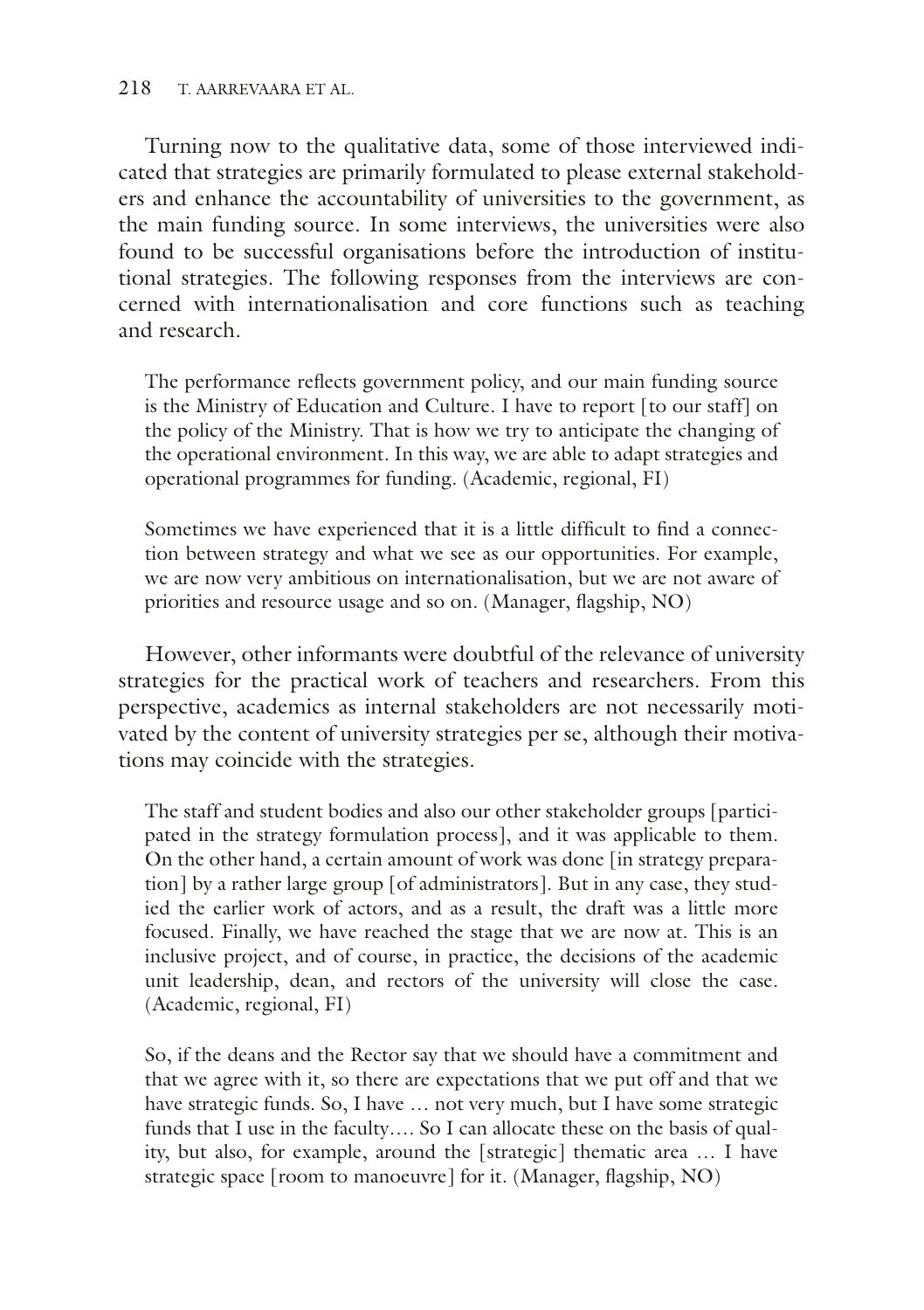The question is whether [the goals in the strategy] would have been part of my work anyway, because I consider them important. (Academic, regional, SE)

Returning to the survey data, assistant professors are the staff category with the perceived least input on decision-making processes. Academic staff seem to be most responsive to unit strategies: the evaluation of around 60% of assistant professors, associate professors, and professors was that they align their academic behaviour to meet the goals in the unit strategies. Over 30% of the assistant professors, professors, and 'other' also responded that they align their academic behaviour to meet faculty strategies, while associate professors scored slightly lower, at 29%. Also slightly lower was the perceived alignment of academic behaviour with university strategies (average 30%). It seems that academics with managerial roles are more responsive to the strategies than the academics in general. The majority of the academic managers (85%) responded that they align their managerial behaviour to meet the goals of unit strategies, 62% to meet the goals of faculty strategies, and 47% to meet the goals of university strategies. On average, 87% of professors with managerial responsibilities reported that they follow strategies.

Strategies at different levels (university, faculty, and academic unit) were familiar to the managers at distinct hierarchic levels in the universities. In general, members of the academic staff were not as familiar with these, but some recognised that strategies provide frames for academic work, while others thought these were just formalities that are disconnected or decoupled from daily work. An academic from the latter group remarked that he could have used the strategies more strategically to clarify his research and when applying for research funding. Unsurprisingly, managers and administrators were found to be more dependent on the strategies to guide them in their daily work priorities. The dialogue between managers and academics is seldom based on consensus, as illustrated below.

My wish is to think that I can take into account different perspectives. And even though the administration seems to be trying to streamline our activities, in practice, sometimes it means doubling the workload. Then you need a person who can say that you know how this really is the [way the] process [should be] going. (Academic, regional, FI)

Yes, it [the strategy] is important because it provides a frame for what should be prioritised and what we should have as the main focus. (Manager, flagship, NO)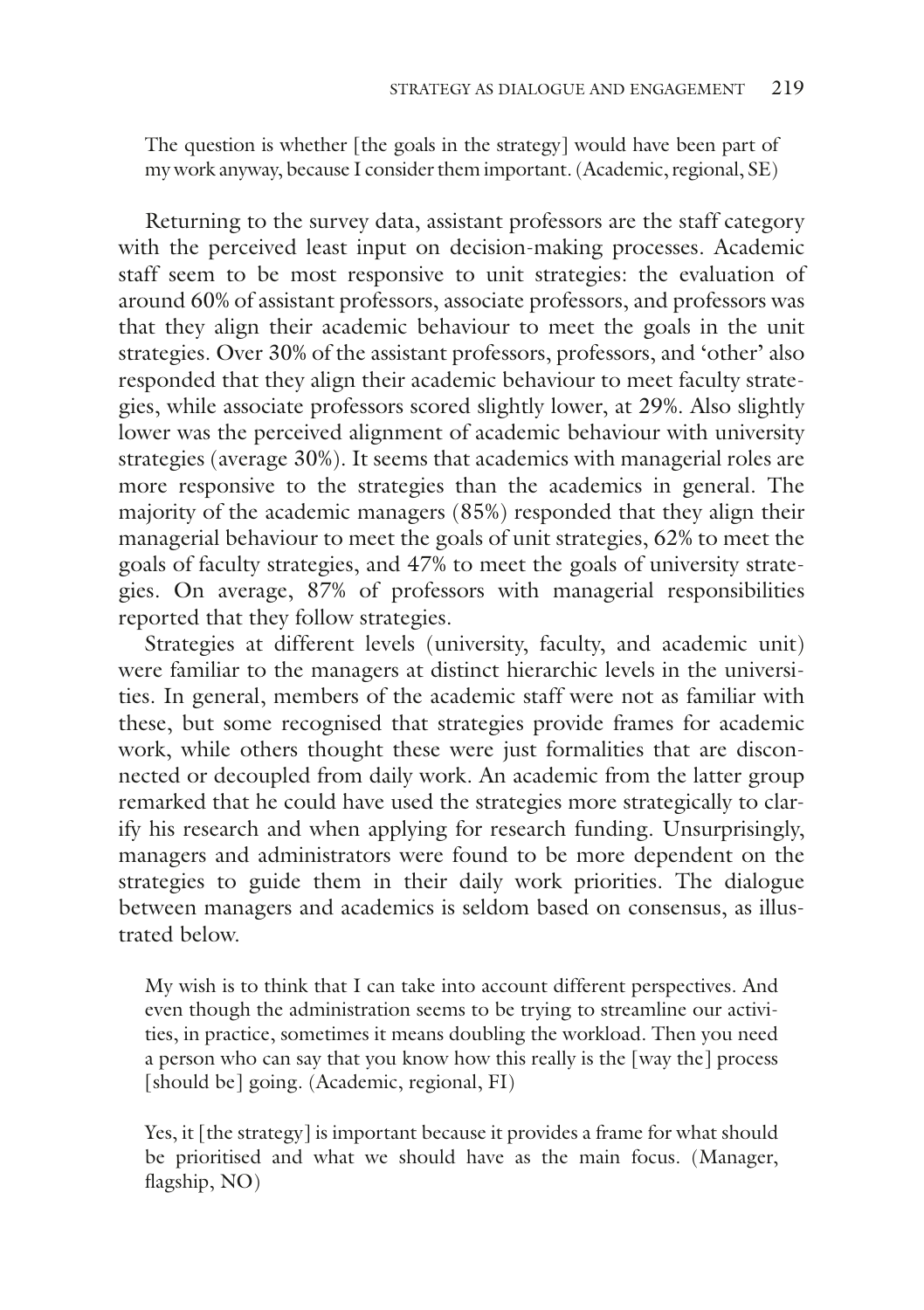So I guess it is good both for those who are motivated and those who think that the university is moving in the wrong direction because they are also becoming sharper in this process. (Manager, flagship, SE)

As for the process of decision-making and developing strategies, for the most part, it is described by interviewees as democratic and open. That said, it is still seen as a top-down process. Suggestions for strategies were made at the highest level and developed down the line in the hierarchy. In this regard, the data reveal significant differences between the engagement practices across Nordic universities. For example, at the department level in the Norwegian cases, a broad range of academics were involved, and they reported open discussions amongst staff. In Finland and Sweden, discussion and involvement at the department or equivalent academic unit level was greater than in other areas. Some pointed to the importance of collegial and informal structures. In all three countries, the stakeholders in the local community were also invited to participate in the strategy formulation process.

### Dialogue as Practice

The so-called practice turn in the approach to creating strategy has shifted the focus of debate from an individualist to a more broadly societist perspective, with task dynamics, open information, and influence (Whittington [2006](#page-23-0); Pacheco and Newell [2018](#page-21-9)). This also means a more integrated understanding of the practice of strategy within organisations. The broader meanings of the strategy are embedded in the work of the practitioners so that the perspective can be simultaneously viewed from intra-organisational and extra-organisational perspectives (Whittington [2006](#page-23-0)). This is of great importance in how practitioners of the strategy produce concepts of strategies. The 'linguistic turn' in this approach to strategy brings the opportunity to unleash the strategy and its instruments without needing to follow cultural and historical practices. In this way, the strategy as practice perspective provides the opportunity to build and implement a strategy without organisational memory and, instead, focuses on what the local actors are actually doing (Jarzabkowski and Spee [2009](#page-21-10)).

The linguistic turn has questioned the meaning of the strategy as a form of rational planning by emphasising the importance of strategising the dialogue between practitioners. According to this perspective, the dialogue allows practitioners to contribute to the organisations and stakeholders to a greater extent than their original planning would have done (Harisalo and Aarrevaara [2015\)](#page-21-11). Dialogue is especially necessary when actors can engage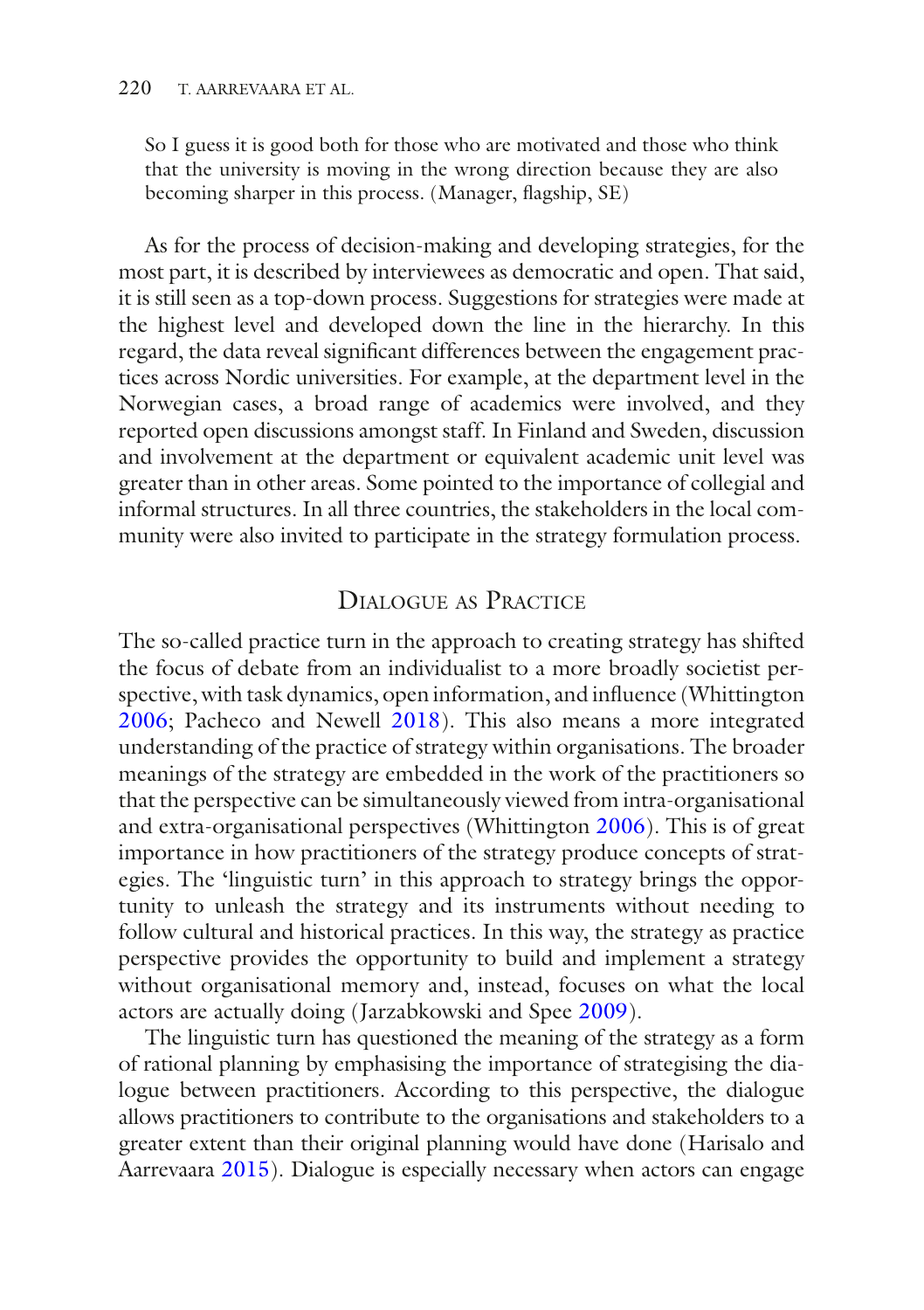in the strategy formulation at an early stage. However, the FINNUT data clearly show that the dialogue is inadequate. In practice, most commonly, it is the senior academic and administrative executives who influence the dialogue at the faculty and university levels, with academic engagement declining as one moves up the organisational ladder. Moreover, based on the interviews, it is clear that the majority of those in academic posts only very rarely have a stake in the strategy formulation process. Thus, in the case of Nordic universities, the dialogue does not seem to work, at least in the early stages of the strategy formulation process, as a convergence of different personnel groups and strategic interests and as predicted in the literature (Whittington [2006;](#page-23-0) Lebeau and Bennion [2014\)](#page-21-5).

Figure [7.2](#page-10-0) shows that strategy formulation can be implemented through dialogue at the academic unit level. On the other hand, the numbers of actors at the faculty and university levels are substantially reduced. That said, there are significant variations amongst the three countries. Unit-level influence is highest in Sweden and Finland and lower in Norway. At the faculty level, Finnish and Swedish academics reported greater levels of influence when compared with Norway. Finally, at the level of the university as a whole, Finland and Sweden lead the pack, with Norway lowest overall. In Finland and Sweden only, over two-thirds of the respondents believe that they engage in the strategy process at some level.

<span id="page-10-0"></span>

**Fig. 7.2** Influence in strategy formulation (percentage of those who agreed with values of influence in strategy formulation, where 4 is *some influence* and 5 is *strong influence*)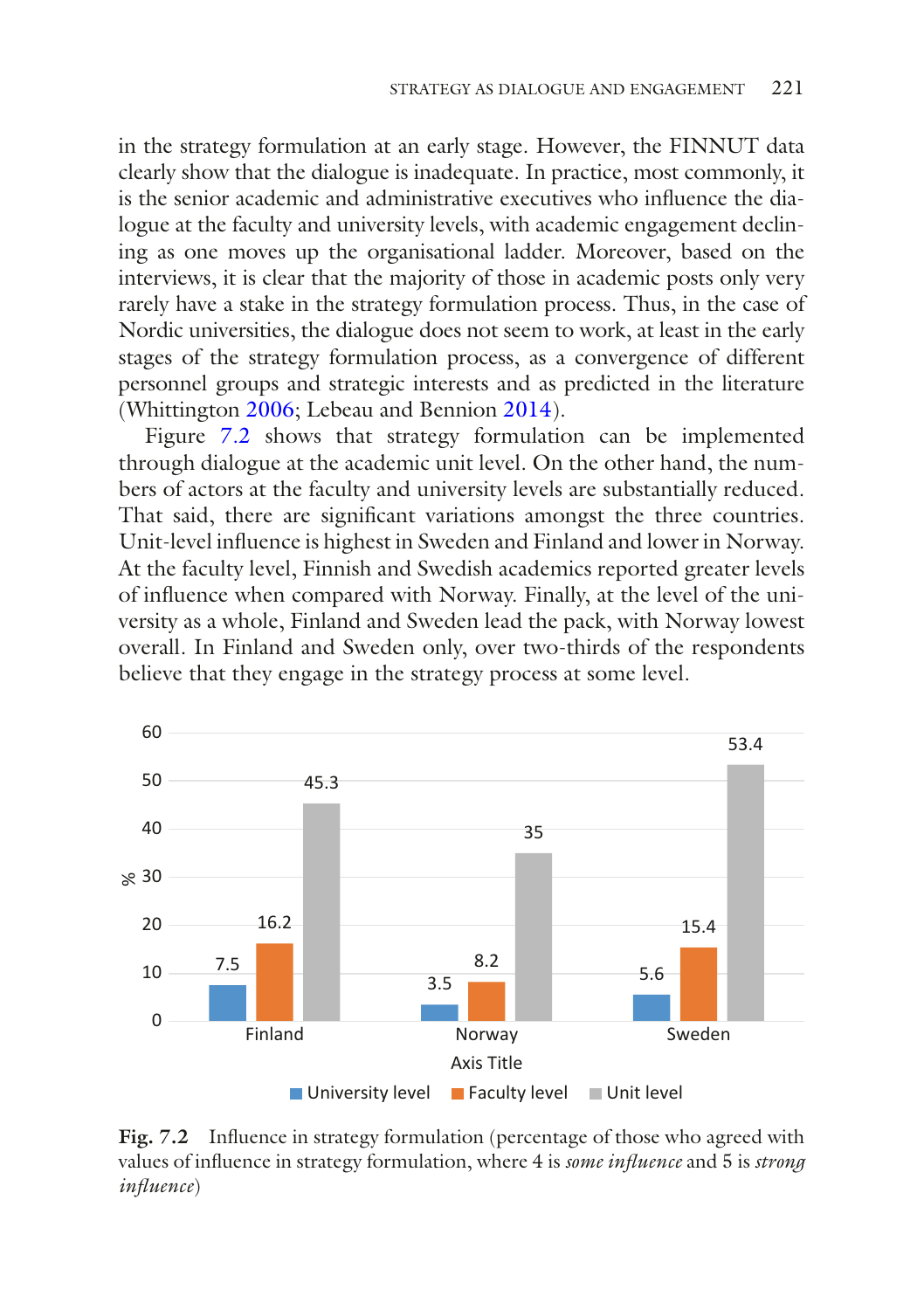More typical for Finnish interviewees was the emphasis on funding mechanisms and financial influence in societal interaction and university governance. Most of the interviewees recognised the role of external stakeholders and their influence on university governance.

Of course, the fact is that there are external non-university members on the university board. No doubt, they are influenced by the government in their views. And this is also the case regarding donations, and they often determine whether to use donations or benefit from the interest on donations. (Manager, flagship, FI)

In the case of Norway, strategic work emerges from the interplay between many actors within the university as well as key external stakeholders. Compromise seems to be reflected in the generic nature of the goals being adopted, in line with the traditional democratic model of universities. In open dialogue, informal structures and collegial bodies are thought to play a key role.

It is first and foremost the dean who has both pulled the [strategy] process and has had an influence in that round, I would like to say. But we have had the opportunity to have an input. I was involved in a working group that looked at one of the educational areas. So that way, you can say that I have had some opportunity to influence. What will come out of it, that's another matter. (Manager, flagship, NO)

One Swedish manager suggests that strategies are formulated primarily to please external stakeholders and for enhancing the accountability of universities. This manager downplayed the practical use of strategies for university actors by noting that the university has had considerable success during a period when no strategy existed.

If you want to see what came out of it [the strategy work] here at the local level, it simply became documents. (Academic, regional, SE)

# STRATEGY AS PRACTICE

Strategy as practice examines the evolution of strategies by studying their formulation, planning, and implementation. Attention is not so much on the consequences of the strategy, such as the economic and organisational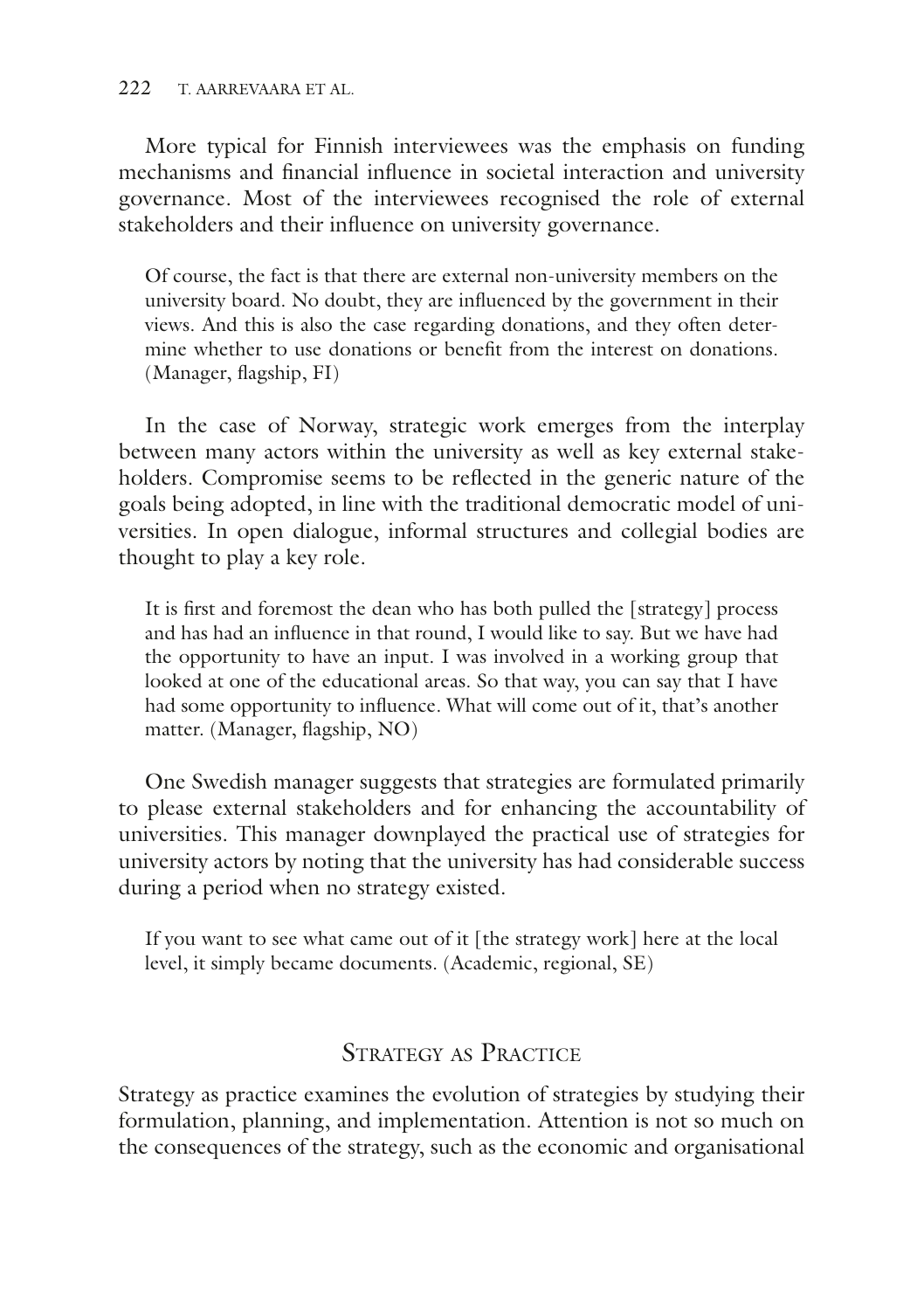effects. Instead, strategy as a practice draws attention to practical work as praxis episodes in formal meetings or informal episodes. From this perspective, practical work is either relevant or does not fit the focus of the strategy. Similarly, individuals can determine their position by combining work practices to understand the various domains of human activity and their interrelation to strategies. In this chapter, and following the interview and survey data from the FINNUT project, strategy as practice focuses on the social dimension and social interactions occurring at different levels of the university. Thus, strategy formation and implementation are not key factors, but staff, management, and stakeholder relations are.

However, it has been noted that strategy work is intermittent. The benefits of strategy work provide only temporary revitalisations of the discussions of organisational objectives, which are quickly forgotten once the strategy has been decided upon. The meaning of strategy was unclear for many of the Finnish interviewees, but some emphasised benefits of a strategy. Surprisingly, this was not necessarily dependent on the interviewees' position or rank. Some interviewees were critical of the whole strategy process. The problem, as raised in the Finnish interviews, is the poor connection between strategies and core functions. Thus, for the Finnish interviewees, the top-down process of strategy management or the discussion at different levels has not been a key problem. The main concern is how the strategy links to university performance, as revealed by the following comments.

We implement the strategy, because excellent research is part of the University strategy. And really, social impact is certainly a matter, and it is part of my own strategy. When we publish the research outcomes, or discuss with scholarly community or patient organisations, we are implementing University strategy. (Academic, flagship, FI)

The problem with strategic plans is that, at first, we worked hard on it for a year, then it was decided upon, and then it was kind of added to the files. (Manager, flagship, SE)

The accounts from Norway reveal that social relations are aligned with the notion of the university as a more unified, strategic actor rather than a collection of individual units and diverging strategic interests.

So we work on many levels. And then we try to get it together [coherent whole], so the strategic education committee coordinates this, and then we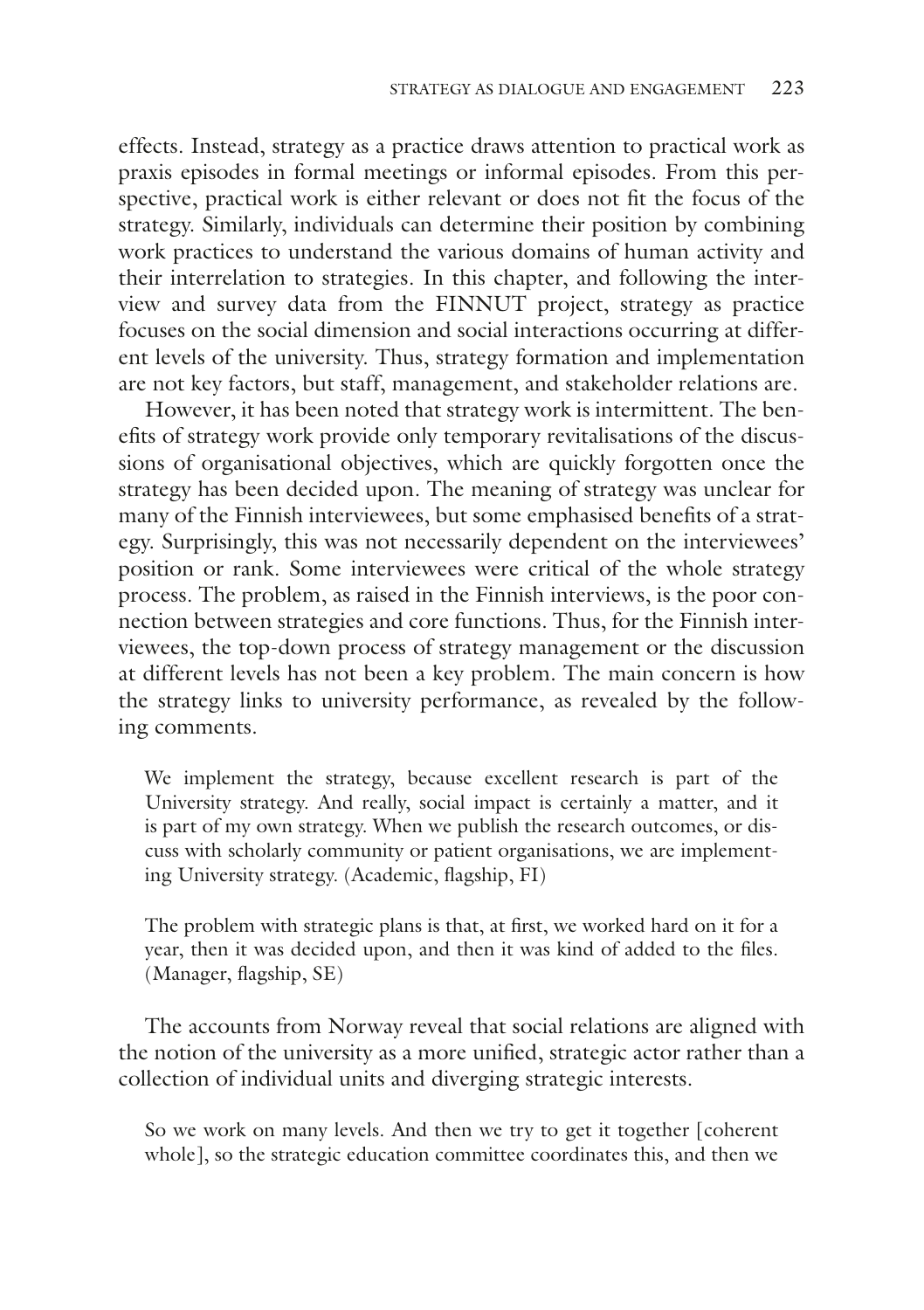get it a little bit, and then we get the faculties to help each other out [based on] what they are good at, so they borrow from each other a little. So we try to build a form to work inside and content such that we are as strategic and coordinated as possible and that we make the most of both time and money. (Manager, regional, NO)

## CHANGING PURPOSE OF THE STRATEGY

From a rational-instrumental theoretical perspective (Christensen et al. [2007](#page-20-8)), strategy documents are considered to be instruments to reach organisational goals, and actors are expected to align their behaviour to match them. Table [7.1](#page-14-0) shows the extent to which academic staff and managers state that they align their behaviour with the goals presented in the strategies. It shows that, to a large extent, managers align their behaviour with unit- and faculty-level strategies, but only to some extent with university-level strategies. This confirms the message from the interviews that, for actors in departments or equivalent academic units, the universitylevel strategies are mostly symbolic rather than core components of their daily working strategy. The survey data reveal that academic departments' strategies are more strongly based on engagement and dialogue than are university-level strategies.

Table [7.1](#page-14-0) also shows that academics, in general, align their behaviour to strategy goals to a lesser degree than do managers. Still, more than 80% of academics in the three countries stated that their behaviour was aligned to goals in unit strategies, compared to about one-third in the case of university strategies. When it comes to academics, country differences are less than those seen in relation to managers. However, academics in Finland, Norway, and Sweden have loyalty towards hierarchically lower-level strategies. In Table [7.2,](#page-14-1) it can be seen that managers reported their behaviours clearly meeting their goals more often than academics at all university levels.

Respondents across the sample indicated that strategies have become increasingly prominent since the early 2000s, particularly in the last decade. Competition and the need to coordinate and orchestrate activities across the board, as well as assess performance, come to the fore as key purposes for strategic exercises, which, on the whole, have also become more top-down and central to university life.

For me personally, performance in teaching means that, above all, the process to bring the message—so to say that students will learn—is the most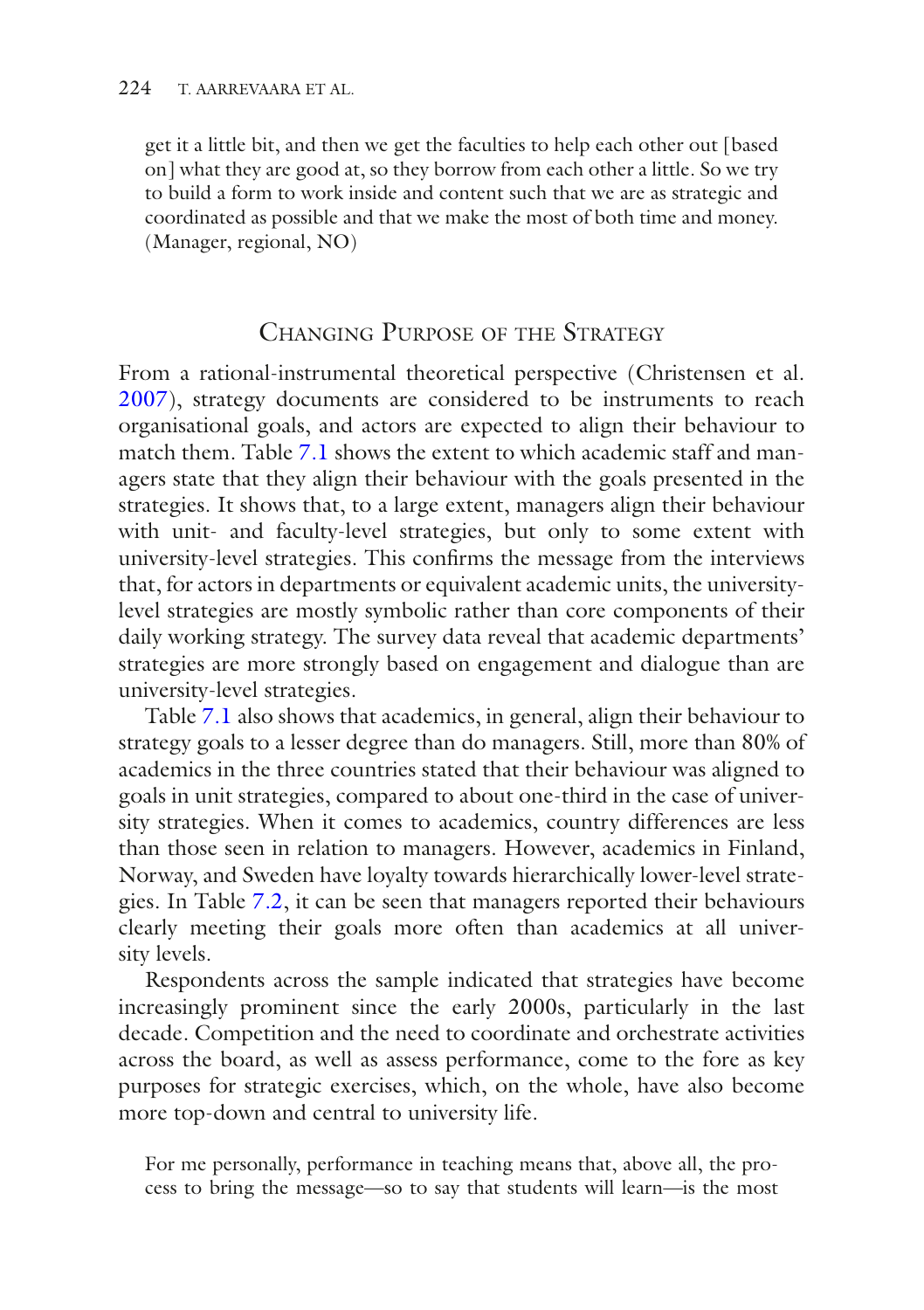|                                                                          |      | Finland Norway Sweden |      |
|--------------------------------------------------------------------------|------|-----------------------|------|
| I align my academic behaviour to meet goals in university<br>strategies. | 31.8 | 299                   | 28.2 |
| I align my academic behaviour to meet goals in faculty<br>strategies.    | 41.0 | 34.9                  | 36.8 |
| I align my academic behaviour to meet goals in unit<br>strategies.       | 64 2 | 60.5                  | 66.5 |

<span id="page-14-0"></span>**Table 7.1** Academics' views to meeting goals of strategies (percentage of those who agreed with values 4 and 5)

<span id="page-14-1"></span>**Table 7.2** Administrators' views to meet goals of strategies (percentage of those who agreed with values 4 and 5)

|                                                                            |      | Finland Norway Sweden |      |
|----------------------------------------------------------------------------|------|-----------------------|------|
| I align my management behaviour to meet goals in university<br>strategies. | 49.5 | 46.7                  | 46.5 |
| I align my management behaviour to meet goals in faculty<br>strategies.    | 69.7 | 61.6                  | 60.6 |
| I align my management behaviour to meet goals in unit<br>strategies.       | 86.9 | 84.1                  | 85.6 |

important result. In research, the most important issue is publishing. (Academic, regional, FI)

There is not much strategy on teaching … it's a good idea to give good candidates and teaching and such things. And of course, it should be relevant that the students should experience what is relevant … So, yes, you cannot just decide to get so and so many research projects; it's absolutely impossible then. (Academic, flagship, NO)

This proves that the researchers and the departments know what to do as a teacher and researcher. We know what to do, and we struggle, and we are successful during a period, and then perhaps we may stagnate for a period. (Manager, flagship, SE)

## Institutional Strategies and Actors

This section deals with a theme that focuses on strategy at the university level and on the university as a strategic actor. University strategies are essential tools for determining how institution-level goals are enforced in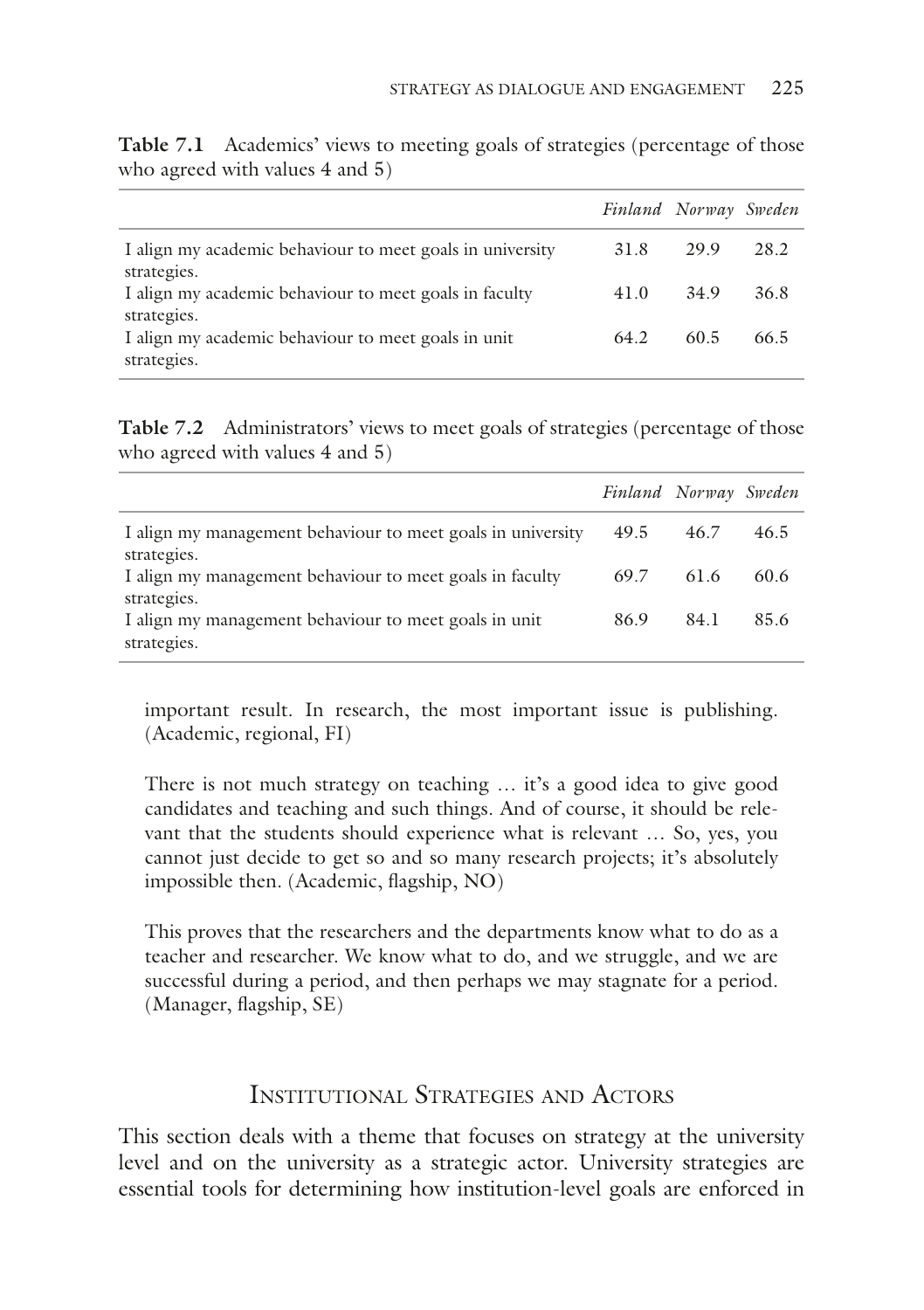academic units. The alternative is traditional federalist university governance, through which the definition of essential and meaningful work is defined at the level of academic units (Balbachevsky and Schwartzman [2011\)](#page-19-4). The key strategy implementation of this determination is resource allocation. The data presented in this section provide an explanation of how strategy setting and allocation of resources can result in a strong institution at the faculty and academic unit levels. This phenomenon is apparent in the respondents' perceptions of how strategic goals affect the allocation of resources at the university, faculty, and academic unit levels (Fig. [7.3\)](#page-15-0).

The data show slight variations in the ways in which strategic goals affect the allocation of resources. In Finland and Norway, strategies are more geared towards university-level initiatives, such as strategic research areas and the establishment of central level units, such as for research, internationalisation, and other activities. In contrast, the data for Sweden suggest that strategic resource allocations are more prominent at the faculty level. Accounts from the interviews show that managers play a critically important role in implementing strategies and assessing strategic results and that there is an increasing tendency for the coupling of core activities and resources with high-level/strategic goals at the university and faculty levels.

The data suggest that in one way or another (i.e. directly or indirectly) university-level strategies have a tendency to dominate over academic unit

<span id="page-15-0"></span>

Fig. 7.3 Respondents' views on how strategies affect resource allocation (percentage of those who agreed with values 4 and 5)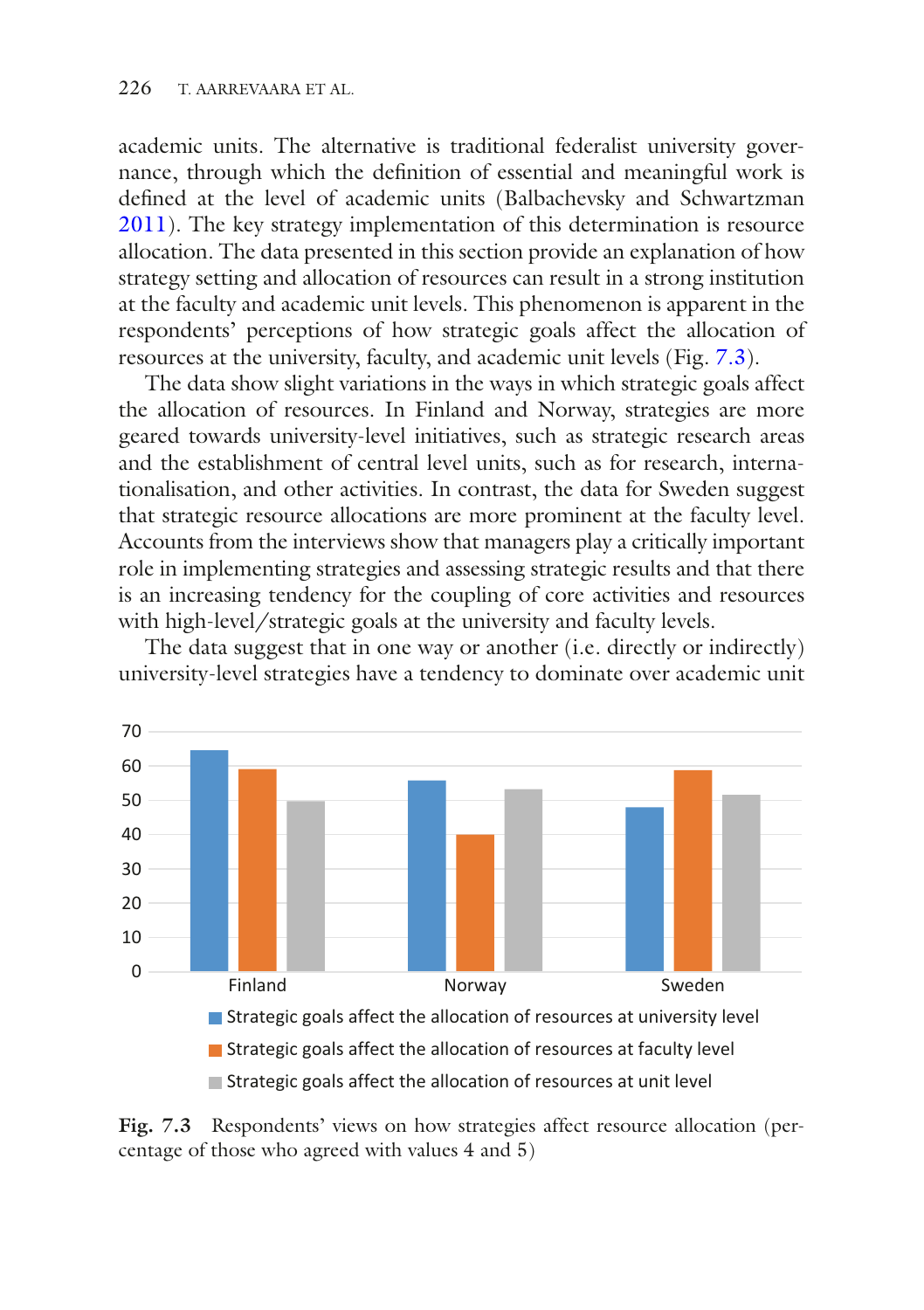strategies, suggesting that the relationship between strategies and organisational life has become more top down (hierarchical) than was the case before. In some interviews, there was discussion about how well universitylevel strategies take into account academic units' strategic priorities (specialisation areas) and assets (teaching and research excellence).

We have a new strategy developed by the faculty that will largely follow the university's strategy, support it and, will participate in certain sections where our expertise is best targeted. In these [focus] areas, it is the implementation of the [university] strategy, as well as research and education strategies. And, of course, it also controls the research, that is, especially the strategic funding. (Academic, regional, FI)

Strategies are thought by some, mostly administrators, to be critical tools in processes of change and transformation ('modernisation'), as in the case of mergers. There is also evidence of strategic behaviour by faculties in gaining access to strategic resources, but with them acting as though it is business as usual (decoupling).

Now, I've been in this position for just 2.5 years, as long as we've had this [change process], but I've never ... in any other roles worked so closely on a strategy, and I think it's really necessary when we're now merging. It is so necessary to know where we want to go and that we will all go after the same thing, so I think that in merger processes in particular, [a clear strategy of clear leadership] becomes more important than ever. (Manager, regional, NO)

It should also be emphasised that discussions are thought to be beneficial for people who disagree with the final strategy formulations, as it provides opportunities to develop alternative arguments about the overall direction of the organisation.

It may not be the strategy documents themselves, but rather the process of getting there and the discussions you have. (Manager, flagship, SE)

## CONCLUSIONS

The remit of this chapter was to illuminate two critical aspects underpinning university life in the Nordic countries: who gets involved with strategic processes, and to what extent these processes affect behaviour across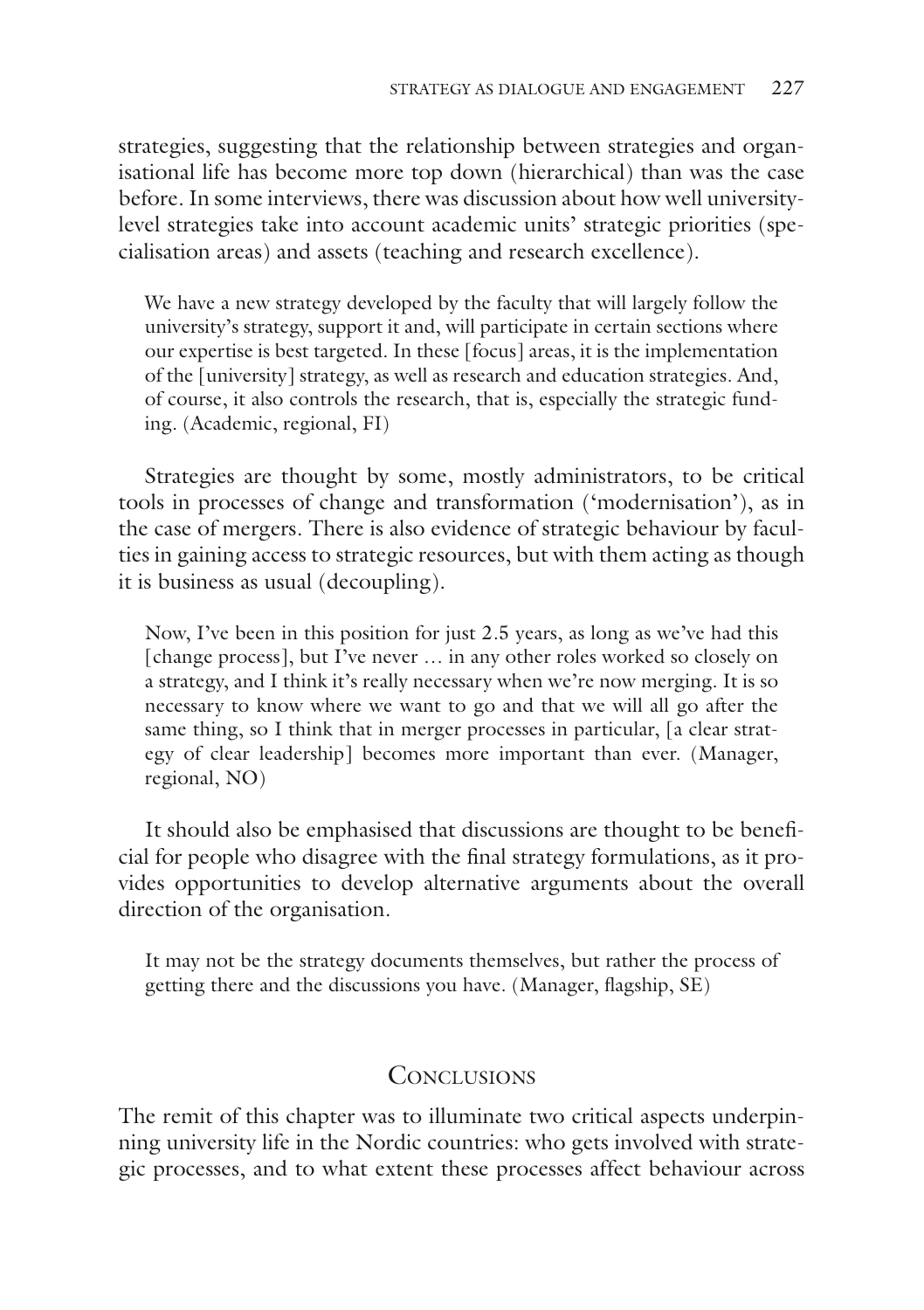the organisation. The results based on the FINNUT survey and our interview data indicate that university-level strategies at Nordic universities lack legitimacy. This is because strategy formulation at these universities is based on the complex relationship between the academic departments and the university. These relationships are governed by the setting of objectives, focusing on research and education, as well as on the role of the strategy in allocating the resources required for implementation. Participation in strategy work was found to be unstable, which in turn further weakens the legitimacy of the strategy. The comparative data show that some academic staff are not involved in the strategy process at all, and hence do not relate their daily tasks to the goals and/or values expressed in the strategy.

It seems that in the Nordic countries examined, universities have quite traditional and rational assumptions regarding strategies and strategic work. Academics do not often share this view, as their adherence to the preparation and implementation of the institutional strategies is often accidental. Based on the cross-country data, it can be argued that a strategy has meaning for practitioners and actors in strategy formulation when it is useful to those practitioners. This is particularly apparent in strategy formulation, in which participation is significantly reduced the closer the strategy moves towards the university level. In the three Nordic countries, less than 10% of respondents reported participating in strategy formulation at the university level, and about half of the academic staff reported participating in strategy formulation at the unit level. For administrators, strategy process and strategy implementation are a more natural part of their work. These findings are aligned with the evidence (both within and outside the Nordic region) that recent reform processes aimed at transforming universities into more coherent, strategic actors (Pinheiro and Stensaker [2013](#page-22-3); Ramirez [2006](#page-22-10)) have resulted in a growing gap regarding the values, practices, and priorities of university managers as compared to those of the academic heartland (Berg and Pinheiro [2016;](#page-20-9) Pekkola et al. [2017\)](#page-22-9).

The factors highlighted above make it possible to rebuild universities' power relationships, engagement, and organisational values in the preparation and implementation of a strategy (cf. Fumasoli et al. [2015\)](#page-20-4). These factors, in turn, define the directions of a university's future and also legitimise the university's position as an organisation (Deephouse et al. [2008](#page-20-10)). When academic staff define a strategy for the benefit of individuals or units, there is no common understanding of what the strategy is in any of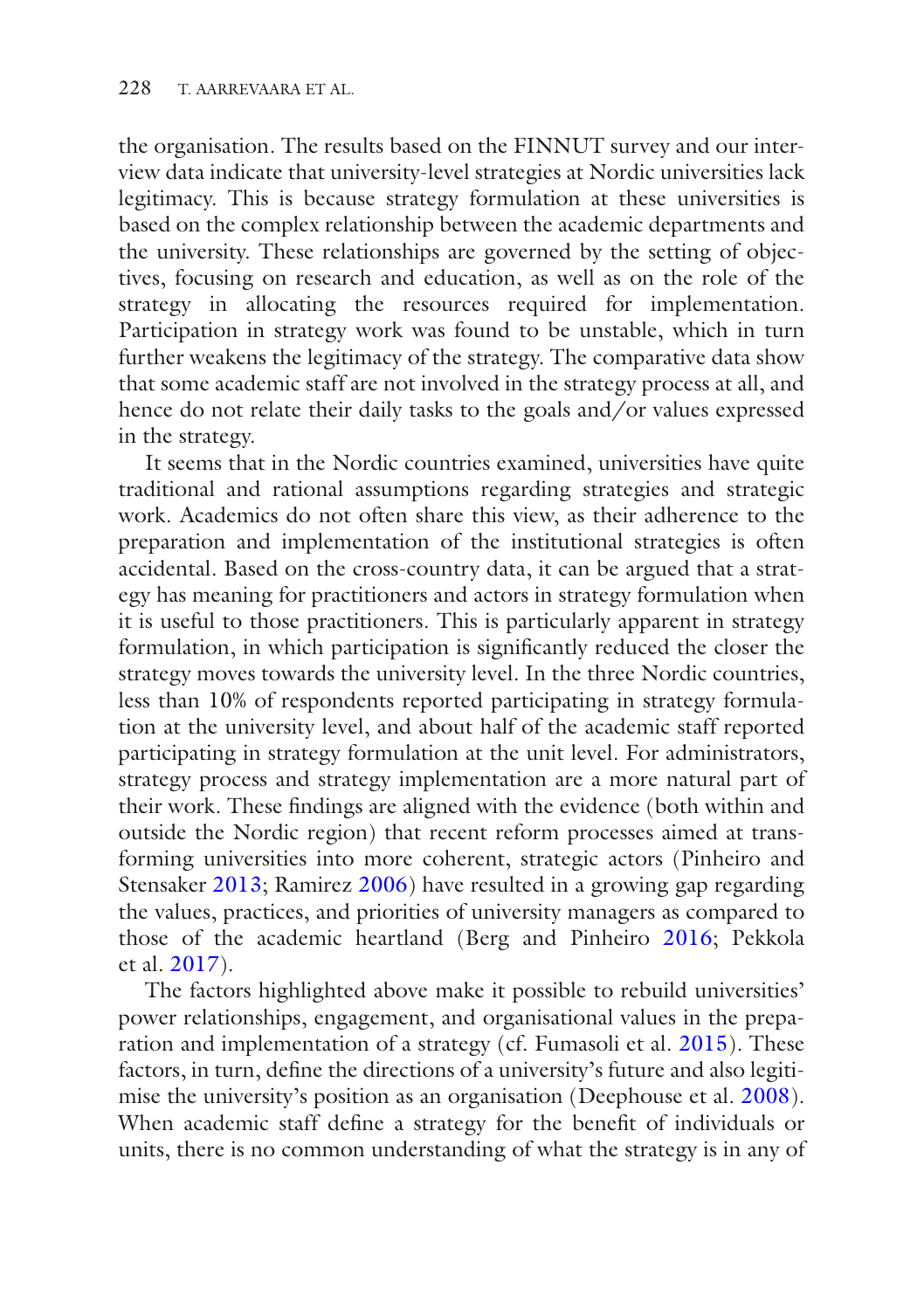the three Nordic countries. For example, in the Finnish responses, it is typical to criticise the priorities or the profile-based development of the strategy. Some of the respondents remain distanced from the strategy and do not follow the goals or meanings of the strategy in their work.

It is difficult to define the extent to which the strategies enacted in recent years have affected performance in the realms of teaching and research. That said, the so-called strategic turn seems to be associated (goes hand in hand) with a new culture of performativity and accountability (Hansen et al. [2019\)](#page-21-12). However, it is reasonable to conclude that behaviour changes as internal actors (at different levels) align their activities and strategic aspirations with key thematic (strategic) areas to secure additional resources, both people and funding. In this respect, recent reform processes attest to the importance of resource dependencies (Pfeffer and Salancik [2003\)](#page-22-11) in enacting change and transformation within the Nordic university sectors. That being said, there is also evidence of decoupling (Oliver [1991\)](#page-21-13) once academic communities tap into strategic resources; hence, it is difficult to assess the extent to which strategic priorities are in fact guiding academic behaviour.

As regards strategic processes within universities, the FINNUT data sets show that assistant professors and lecturers are the least influential actors in decision-making processes for institutional strategies. Instead, they play a significant role in unit-level strategy work and especially in the grass-roots implementation, or 'localization' (Wedlin and Sahlin [2008](#page-23-1)), of institutional strategies. Therefore, and on the basis of survey results and interviews, the main observation made is that no single group is fully dominant in strategy formulation despite the increasing role played by certain local agents such as university managers. Similarly, there seems to be no common arena in strategy work where the dialogue takes place. Engagement in university strategy is formed in a dialogue where different groups have different roles and participate at different times according to their social standings within the university (Battilana [2006\)](#page-20-11). If and when the dialogue is successful, the different actors' roles may turn out to be good practices that the university can emulate or institutionalise over time. In those cases in which the dialogue is unsatisfactory and/or it results in inaction or resistance, there is evidence for the belief that academics tend to deny the importance attributed to strategy formulation at the university level.

The data also indicate that without a dialogue and engagement role, the content of strategies is not relevant to Nordic universities. The fact is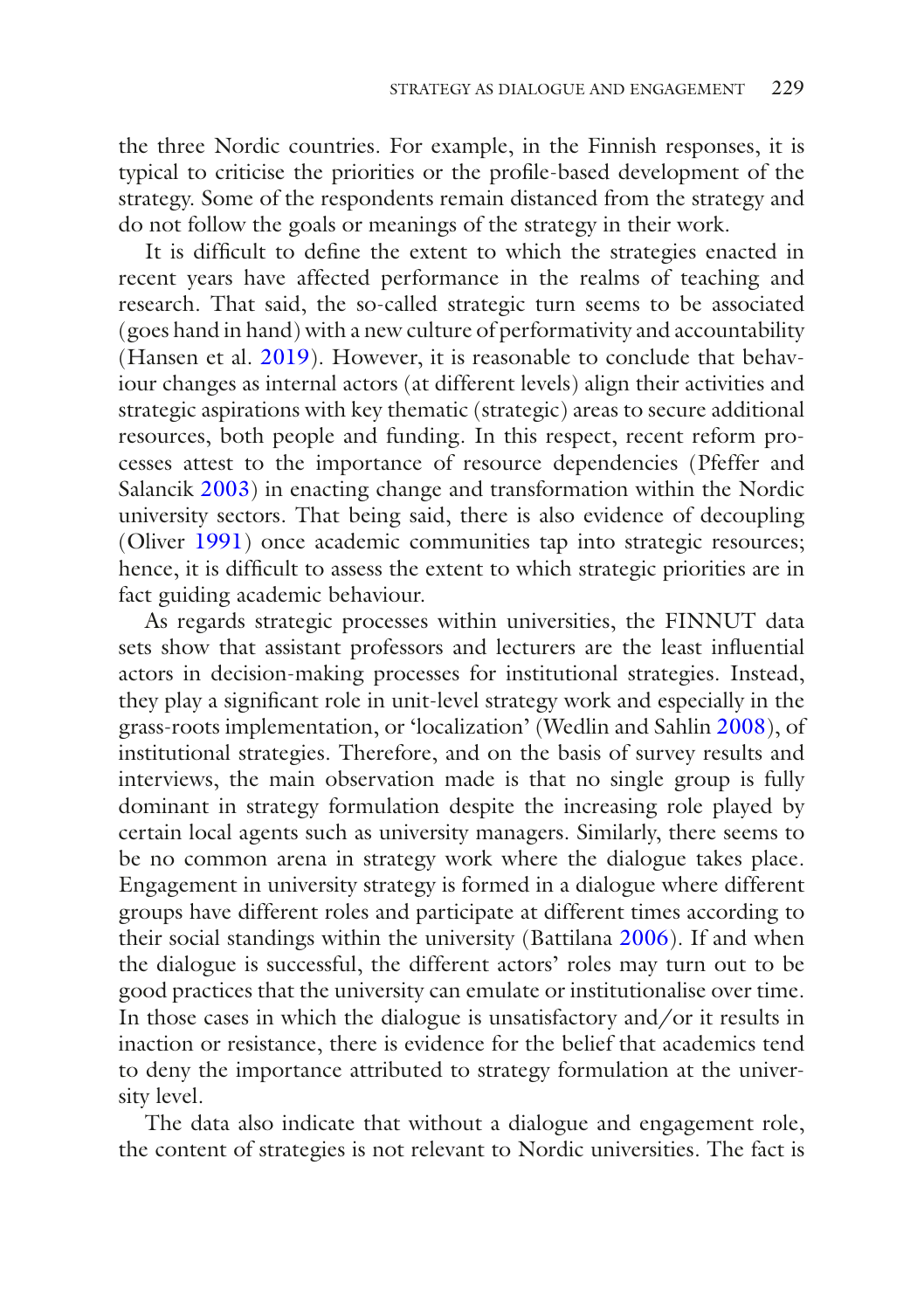that different types of staff are not involved in the strategy process. In providing similar access for engagement and dialogue, strategy as practice can take place in different contexts for personnel groups and thus produce a strategic process for the university in which internal and external stakeholders become actively engaged. There is a need for scholarly research about the methods and practices through which strategy practitioners can support the engagement of university staff in the process. There is a lack of this knowledge, especially at the university level, where dialogue seems to be weakest. Based on the results outlined in this chapter, academic staff do not accept the university as a strategy-defining actor, and through the interviews and surveys, an interesting question arises as to how performance management practices can support engagement in the strategy formulation process.

**Acknowledgements** The data presented in the current volume and individual chapters emanate from a comparative study funded by the Norwegian Research Council under its FINNUT flagship program, a long-term program for research and innovation in the educational sector program. The project number was 237782, and the project was titled 'Does it matter? Assessing the performance effects of changes in leadership and management structures in Nordic Higher Education'.

### **REFERENCES**

- <span id="page-19-0"></span>Aarrevaara, Timo. 2015. The Finnish Academic Profession in Health-Related Sciences and Social Services. In *Professionalism, Managerialism and Reform in Higher Education and the Health Services: The European Welfare State and the Rise of the Knowledge Society*, ed. Teresa Carvalho and Rui Santiago, 64–78. London: Palgrave Macmillan.
- <span id="page-19-2"></span>Aarrevaara, Timo, and Ian R. Dobson. 2013. Movers and Shakers: Do Academics Control Their Own Work? In *The Work Situation of the Academic Profession in Europe: Findings of a Survey in Twelve Countries*, ed. Ulrich Teichler and Ester Ava Höhle, 159–182. Dordrecht, Germany: Springer.
- <span id="page-19-3"></span>Aarrevaara, Timo, Janne Wikström, and Peter Maassen. 2017. External Stakeholders and Internal Practices in Departments of Teacher Education at European Universities. *Higher Education Quarterly* 71 (3): 251–262.
- <span id="page-19-1"></span>Amaral, Alberto, V. Lynn Meek, and Ingvild M. Larsen, eds. 2003. *The Higher Education Managerial Revolution?* Dordrecht, Germany: Springer.
- <span id="page-19-4"></span>Balbachevsky, Elizabeth, and Simon Schwartzman. 2011. Brazil: Diverse Experiences in Institutional Governance in the Public and Private Sectors. In *Changing Governance and Management in Higher Education: The Perspectives*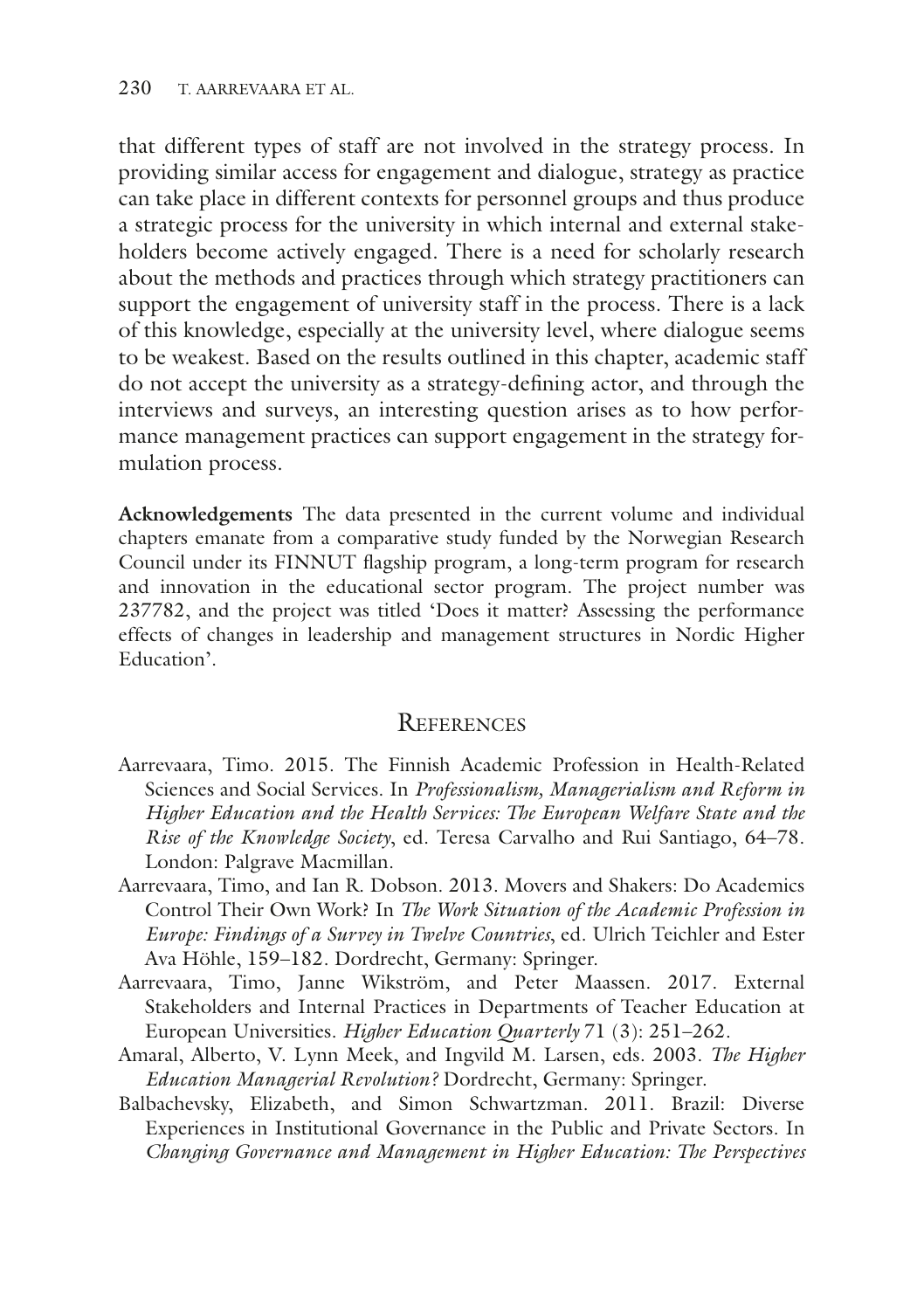*of the Academy*, ed. William Locke, William K. Cummings, and Donald Fisher, 35–56. Dordrecht, Germany: Springer.

- <span id="page-20-11"></span>Battilana, Julie. 2006. Agency and Institutions: The Enabling Role of Individuals' Social Position. *Organization* 13 (5): 653–676.
- <span id="page-20-9"></span>Berg, Laila Nordstrand, and Rómulo Pinheiro. 2016. Handling Different Institutional Logics in the Public Sector: Comparing Management in Norwegian Universities and Hospitals. In *Towards a Comparative Institutionalism: Forms, Dynamics and Logics Across the Organizational Fields of Health Care and Higher Education*, ed. Rómulo Pinheiro, Lars Geschwind, Francisco O. Ramirez, and Karsten Vrangbæk, 145–168. Bingley, UK: Emerald Group Publishing.
- <span id="page-20-2"></span>Birnbaum, Robert. 1988. *How Colleges Work: The Cybernetics of Academic Organization and Leadership*. San Francisco: Jossey-Bass Inc.
- <span id="page-20-0"></span>Chandler, Alfred D. 2003. *Strategy and Structure: Chapters in the History of the American Industrial Enterprise*. Washington, DC: Beard Books.
- <span id="page-20-8"></span>Christensen, Tom, Per Lægreid, Paul G. Roness, and Kjell Arne Røvik. 2007. *Organization Theory and the Public Sector: Instrument, Culture and Myth*. Milton Park, UK: Taylor & Francis.
- <span id="page-20-7"></span>Covaleski, Mark A., and Mark W. Dirsmith. 1988. An Institutional Perspective on the Rise, Social Transformation, and Fall of a University Budget Category. *Administrative Science Quarterly* 33 (4): 562–587.
- <span id="page-20-3"></span>Deem, Rosemary, Sam Hillyard, and Mike Reed. 2007. *Knowledge, Higher Education, and the New Managerialism: The Changing Management of UK Universities*. Oxford, UK: Oxford University Press.
- <span id="page-20-10"></span>Deephouse, David L., Jonathan Bundy, Leigh Plunkett Tost, and Mark C. Suchman. 2008. Organizational Legitimacy: Six Key Questions. In *The SAGE Handbook of Organizational Institutionalism*, ed. Royston Greenwood, Christine Oliver, Thomas B. Lawrence, and Renate E. Meyer, 49–77. London: SAGE Publications.
- <span id="page-20-1"></span>Elena-Pérez, Susana, Ozcan Saritas, Katja Pook, and Campbell Warden. 2011. 'Ready for the Future? Universities' Capabilities to Strategically Manage Their Intellectual Capital. *Foresight* 13 (2): 31–42.
- <span id="page-20-6"></span>Frost, Jetta, Fabian Hattke, and Markus Reihlen. 2016. *Multi-Level Governance in Universities: Strategy, Structure, Control*. Basel, Switzerland: Springer.
- <span id="page-20-4"></span>Fumasoli, Tatiana, Rómulo Pinheiro, and Bjørn Stensaker. 2015. Handling Uncertainty of Strategic Ambitions—The Use of Organizational Identity as a Risk-Reducing Device. *International Journal of Public Administration* 38 (13–14): 1030–1040. [https://doi.org/10.1080/01900692.2014.988868.](https://doi.org/10.1080/01900692.2014.988868)
- <span id="page-20-5"></span>Gornitzka, Åse, Bjørn Stensaker, Jens-Christian Smeby, and Harry De Boer. 2004. Contract Arrangements in the Nordic Countries—Solving the Efficiency/ Effectiveness Dilemma? *Higher Education in Europe* 29 (1): 87–101. [https://](https://doi.org/10.1080/03797720410001673319) [doi.org/10.1080/03797720410001673319.](https://doi.org/10.1080/03797720410001673319)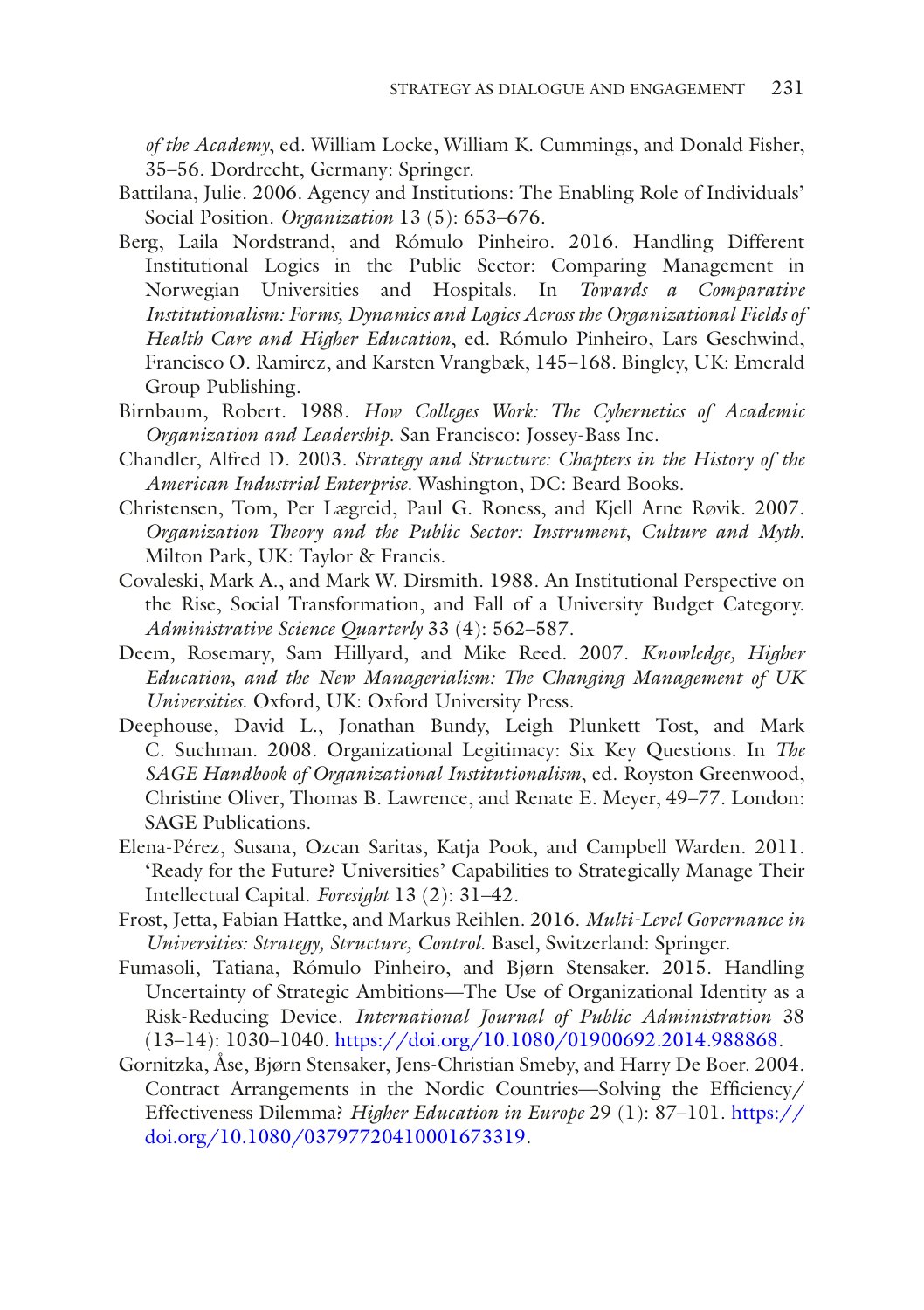- <span id="page-21-4"></span>Habibov, Nazim, and Alex Cheung. 2017. The Role of University Education in Selecting Active Strategies for Coping with the 2007 Global Crisis in 28 Transnational Countries. *International Journal of Educational Development* 57: 65–72.
- <span id="page-21-12"></span>Hansen, H.F., L. Geschwind, J. Kivistö, E. Pekkola, R. Pinheiro, and K. Pulkkinen. 2019. *Balancing Accountability and Trust: Higher Education Reforms in the Nordic Countries*. Higher Education. Online First. [https://doi.org/10.1007/](https://doi.org/10.1007/s10734-019-0358-2) [s10734-019-0358-2](https://doi.org/10.1007/s10734-019-0358-2).
- <span id="page-21-11"></span>Harisalo, Risto, and Timo Aarrevaara. 2015. *Katalyyttinen puhe lautakunnissa – Tutkimus kuuden suurimman kaupungin lautakunnista*. Tampere, Finland: Tampere University Press.
- <span id="page-21-10"></span>Jarzabkowski, Paula, and Paul Spee. 2009. Strategy-as-Practice: A Review and Future Directions for the Field. *International Journal of Management Reviews* 11 (1): 69–95.
- <span id="page-21-7"></span>Johnson, Gerry, Ann Langley, Leif Melin, and Richard Whittington. 2007. *Strategy as Practice: Research Directions and Resources*. Cambridge, UK: Cambridge University Press.
- <span id="page-21-6"></span>Kivistö, Jussi, Elias Pekkola, and Anu Lyytinen. 2017. The Influence of Performance-Based Management on Teaching and Research Performance of Finnish Senior Academics. *Tertiary Education and Management* 23 (3): 260–275. <https://doi.org/10.1080/13583883.2017.1328529>.
- <span id="page-21-8"></span>Kotter, John P. 1996. *Leading Change*. Boston: Harvard Business School Press.
- <span id="page-21-5"></span>Lebeau, Yann, and Alice Bennion. 2014. Forms of Embeddedness and Discourses of Engagement: A Case Study of Universities in Their Local Environment. *Studies in Higher Education* 39 (2): 278–293. [https://doi.org/10.1080/030](https://doi.org/10.1080/03075079.2012.709491) [75079.2012.709491](https://doi.org/10.1080/03075079.2012.709491).
- <span id="page-21-3"></span>March, James G., and Johan P. Olsen. 2006. The Logic of Appropriateness. In *The Oxford Handbook of Public Policy*, ed. Michael Moran, Martin Rein, and Robert E. Goodin, 689–708. Oxford: Oxford University Press.
- <span id="page-21-0"></span>Miles, Raymond E., Charles C. Snow, Alan D. Meyer, and Henry J. Coleman. 1978. Organizational Strategy, Structure, and Process. *Academy of Management Review* 3 (3): 546–562. [https://www.jstor.org/stable/257544.](https://www.jstor.org/stable/257544)
- <span id="page-21-2"></span>Mintzberg, Henry. 1978. Patterns in Strategy Formation. *Management Science* 24 (9): 934–948.
- <span id="page-21-1"></span>Mouwen, Kees. 2000. Strategy, Structure and Culture of the Hybrid University: Towards the University of the 21st Century. *Tertiary Education and Management* 6 (1): 47–56.
- <span id="page-21-13"></span>Oliver, Christine. 1991. Strategic Responses to Institutional Processes. *Academy of Management Review* 16 (1): 145–179.
- <span id="page-21-9"></span>Pacheco, Matheus M., and Karl M. Newell. 2018. Search Strategies in Practice: Influence of Information and Task Constraints. *Acta Psychologica* 182: 9–20.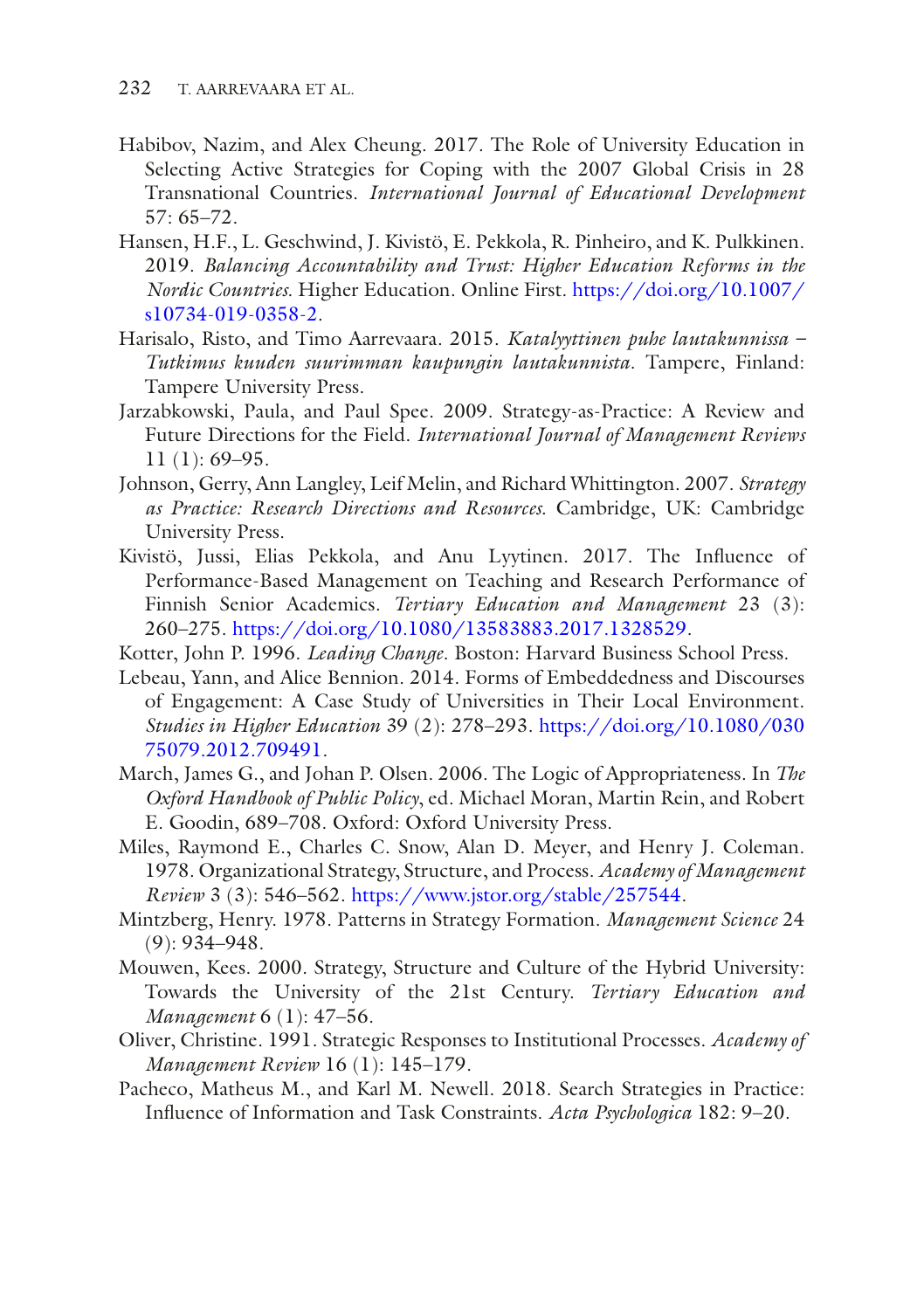- <span id="page-22-9"></span>Pekkola, Elias, Taru Siekkinen, Jussi Kivistö, and Anu Lyytinen. 2017. Management and Academic Profession: Comparing the Finnish Professors with and Without Management Positions. *Studies in Higher Education*. [https://doi.org/10.108](https://doi.org/10.1080/03075079.2017.1294578) [0/03075079.2017.1294578](https://doi.org/10.1080/03075079.2017.1294578).
- <span id="page-22-6"></span>Pfeffer, Jeffrey, and Gerald R. Salancik. 1974. Organizational Decision Making as a Political Process: The Case of a University Budget. *Administrative Science Quarterly* 19 (2): 135–151.

<span id="page-22-11"></span>———. 2003. *The External Control of Organizations: A Resource Dependence Perspective*. Stanford, CA: Stanford Business Books.

- <span id="page-22-7"></span>Pinheiro, Rómulo. 2015. The Role of Internal and External Stakeholders. In *Higher Education in the BRICS Countries: Investigating the Pact Between Higher Education and Society*, ed. Simon Schwartzman, Rómulo Pinheiro, and Pundy Pillay, 43–58. Dordrecht, Germany: Springer.
- <span id="page-22-3"></span>Pinheiro, Rómulo, and Bjørn Stensaker. 2013. Designing the Entrepreneurial University: The Interpretation of a Global Idea. *Public Organization Review* 14  $(4): 1-20.$
- <span id="page-22-4"></span>———. 2014. Strategic Actor-Hood and Internal Transformation: The Rise of the 'Quadruple-Helix University'? In *Global Challenges, Local Responses in Higher Education: The Contemporary Issues in National and Comparative Perspective*, ed. Jelena Branković, Manja Klemenčić, Predrag Lažetić, and Pavel Zgaga, 171–189. Rotterdam, the Netherlands: Sense Publishers.
- <span id="page-22-5"></span>Pinheiro, Rómulo, Lars Geschwind, and Timo Aarrevaara. 2016. A World Full of Mergers: The Nordic Countries in a Global Context. In *Mergers in Higher Education: The Experience from Northern Europe*, ed. Rómulo Pinheiro, Lars Geschwind, and Timo Aarrevaara, 3–28. Dordrecht, Germany: Springer.
- <span id="page-22-8"></span>Pucciarelli, Francesca, and Andreas Kaplan. 2016. Competition and Strategy in Higher Education: Managing Complexity and Uncertainty. *Business Horizons* 59: 311–320.
- <span id="page-22-10"></span>Ramirez, Francisco O. 2006. The Rationalization of Universities. In *Transnational Governance: Institutional Dynamics of Regulation*, ed. Marie-Laure Djelic and Kerstin Sahlin-Andersson, 225–244. Cambridge: Cambridge University Press.
- <span id="page-22-0"></span>Rip, Arie. 2004. Strategic Research, Post-Modern Universities and Research Training. *Higher Education Policy* 17 (2): 153–166.
- <span id="page-22-1"></span>Salminen, Ari. 2003. New Public Management and Finnish Public Sector Organisations: The Case of Universities. In *The Higher Education Managerial Revolution?* ed. Alberto Amaral, V. Lynn Meek, and Ingvild M. Larsen, 55–75. Dordrecht, Germany: Springer.
- <span id="page-22-2"></span>Uslu, Baris. 2018. Strategic Actions and Strategy Changes in European Universities: Clues from Institutional Evaluation Reports of the European University Association. *European Journal of Higher Education* 8 (2): 215–229. [https://](https://doi.org/10.1080/21568235.2018.1432370) [doi.org/10.1080/21568235.2018.1432370.](https://doi.org/10.1080/21568235.2018.1432370)